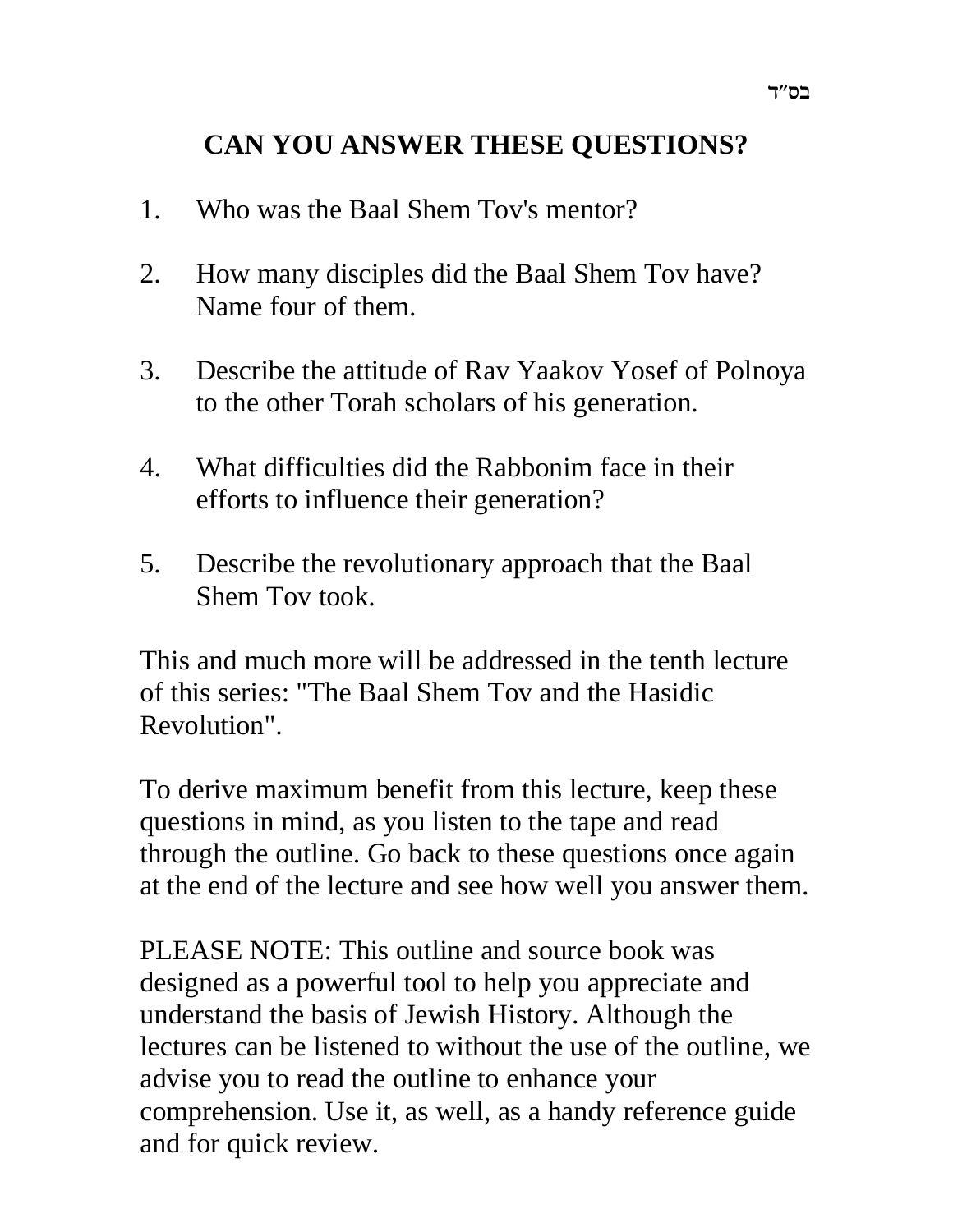### THE EPIC OF THE ETERNAL PEOPLE Presented by Rabbi Shmuel Irons

#### Series IX Lecture #10

### THE BAAL SHEM TOV AND THE HASIDIC REVOLUTION

#### $\mathbf{I}$ . Attempting to Influence the Community

A.

והנה יש בישראל ג׳ כתות בענין שמיעת תורה ומוסר מפי חכם הרואה מום והוא  $(1)$ קבוע בעיר או עובר מעיר לעיר, כי יש הולכין לבה״כ בשעה שהחכם דורש תורה ומוס׳ מפני הבושה וכיוצא בו מאיזה טעם לפגם, אבל אין הלב שומע שיכנוס בלבו, זהו נקרא חרש שאינו שומע. ויש כת ב' שנכנס בלבו בעת שומעו מפי החכם וקיבל הדברים לשמוע בכל לבו, ואחר שיצא מפתח בה"כ אז לפתח חטאת רובץ, שבא היצה"ר בטענות הנ"ל ואמר דייך בשמיעה ולא לעשות עתה שאתה טרוד בעסקך וכיוצא בזה. ובאמת ז"א כמו שאמר המנוח החסיד מוהרי״ל פיסטנר, קחו עמכם דברים ושובו אל ד׳, דהיינו לשמוע ולעשות, מה שאין כן בשמוע ואינו עושה נקרא שוטה המאבד מה שנותניז לו, אחר ששמע בלב וקיבל תוכחת חיים לנתינה יחשב לו, ואח״כ באינו עושה מאבד מה שנותנין לו. ויש כת ג׳ שאינו נכנס כלל לבה״כ כשנודע לו שיש משמיע תורה ומוסר, [כמו בריחת שד מן ויהי נועם], וזה נקרא קטן שאינו יכול לאחוז בידו של אביו ולעלות מירושלים להר הבית לדברי ב״ה (חגיגה ב.) דהלכתא כוותי' נגד ב"ש וא"כ פטור מלהתראות בעזרה: תולדות יעקב יוסף פרשת ראה  $x$ ות א

Behold, when it comes to listening to words of Torah or *mussar* (discipline and self) improvement) from a Torah scholar who has identified an area which requires rectification, whether he lives in the city or [is a visiting preacher] who travels from city to city, the Jewish community is divided into three groups. There are those who come to listen out of a sense of shame or other such reasons. Their hearts, however, are not receptive to the message. . . . There is a second group who are receptive at the time they listen to the Torah scholar and do accept the message whole heartedly. After they leave the doorway of the synagogue, however, [the verse,] "Sin crouches at the entrance" (Gen. 4:7) is fulfilled, as the *vetzer hara* (evil inclination) comes and argues, "It's enough that you came to listen, but you don't really have to implement [the preacher's suggestions. You simply don't have the time] now, with all of the things you have to attend to." The truth is that [these arguments] are null and void, as the *chasid* (pious) R. Yehudah Leib Pistiner expounded on the verse (Hosea 14:3), "Take with you words and return to G-d." It means that one should listen and act. . . . There is yet a third group, those who don't walk in at all to the synagogue when he hears that there is someone who is teaching Torah and *mussar*. [They are akin to demons who flee at the recitation of Vihi Noam. Sefer Toldos Yaakov Yosef, Parshas R'ei, section 1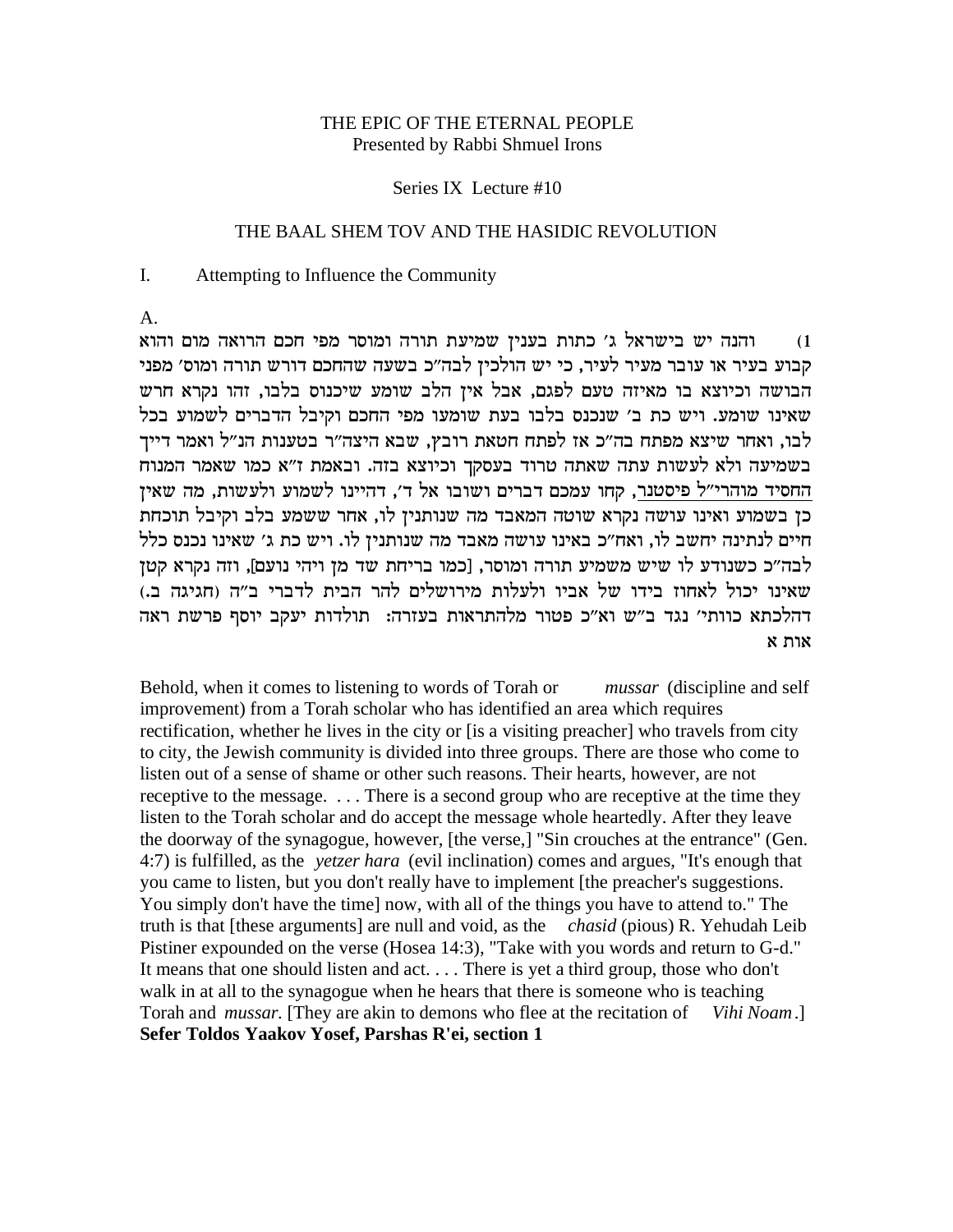ושמעתי בשם הרב המוכיח מפולנאי [ר' אריה ליב גלינר] . . . והוא שיש לתמוה על  $(2)$ מנהגי העולם, כשבא חזן לשורר אזי רבו השומעין, וכשבא דרשן אזי נתמעטו השומעין. אך דיש בזה ב' טעמין שאינו רוצה לשמוע מוסר, ממה נפשך אם ישמע ויעשה, א"כ מוכרח להיות נכנע... ושפל למחול על עלבונו, ויהיה בז לכל אדם וכיוצא בו. ואם לא ישמע לו אזי יטול חלקו וחלק חבירו וכמו שביארתי (פ׳ קדושים סי׳ י), הוכח תוכיח עמיתך ולא תשא עליו חטא (ויקרא יט, יז) יעו"ש. מה שאין כן בשמיעת החזן אין הפסד. טעם ב', שהמוכיח בא לכאן ואין מכיר מעשיו, רק הוא חוקר מעשה כל א׳ ומוכיחו, ואלו הלכתי למקומו היה נגלה שצריך לקשט את עצמו תחלה ולא אחרים, לכך אין דבריו נשמעין. מה שאין כן החזן קולו נשמע ושפרה לי, ומדהוא נוח לרוח הבריות רוח המקום נוחה הימנו ג"כ: ס' תולדות יעקב יוסף פרשת כי תצא אות יג

I heard the following in the name of the Ray, the Rebuker of Polnoye, [R. Aryeh Leib] Glinner]. Human behavior is truly amazing. When a *chazan* (cantor) comes to sing, the crowds throng to listen. When a *darshan* (preacher) comes to speak, there are relatively few listeners. There are, however, two reasons why they don't want to hear *mussar*. First of all they reason, "If I listen and act upon it, then I will be forced to submit myself ... and become humble and forgive those who humiliate me and I'll become despised by everyone," or make similar such arguments. "On the other hand," they reason, "if I don't listen then, [the passage of the gemora in Chagiga 15b will apply to me,] The evil one will take the *tzaddik's* portion in *Gehinom* and the *tzaddik* will take the evil one's portion in Gan Eden," as I explained [in Parshas Kedoshim 10] . . . Whereas when it comes to a *chazan*, there is nothing to lose. Second of all, when a preacher who gives rebuke comes here, no one knows what he really does, only that he examines the actions of others and reprimands them. [They reason] that, if they would go to his place, they would [surely] find him to be full of faults. How then does he come to correct others without correcting himself first? That is why he is not listened to. Whereas in the case of the *chazan*, he reasons, "I enjoy listening to his pleasant voice. Since he pleases people, G-d must be pleased with him as well." Sefer Toldos Yaakov Yosef, Parshas Ki Seitzei, section 13

#### **B.**

הרוצה לפטור מן תואר חביר״ו, שעינינו רואות כי השפלות של החכמים הוא בעיני אנשי המוני עם לאין תכלית, לכך אל יפטור אלא מתוך דבר הלכה, שיאמר עסק שבח הלכה שאין להקדוש ברוך הוא בעולמו אלא ד' אמות של הלכה (ברכות ח.), וכל השאר הם טפלים אליו רק לשמשו, וכמ"ש בן זומא ברוך שברא כל אלו לשמשני (ברכות נח.), הרי שאין זה חבירו וכמו שביאר דבר זה הרמב"ם בהקדמה לסדר זרעים יעו"ש. וז"ש אל יפטור אדם, כי זה שנקרא אדם שהם החכמים, אי אפשר לפטור מחברת אנשי המוניים, כי אם מתוך דבר ושבח מעלת הלכה וק״ל: ס׳ תולדות יעקב יוסף פרשת יתרו אות ו

[One *(adam)* who takes leave of his friend should only do so through words of *halacha*. (Berachos 31a). We can understand this in the following manner: He who wants to rid himself of the title "friend or colleague" (to the masses of the ignorant), for we, [unfortunately,] bear witness to the absolute low esteem in which Torah scholars are held in eyes of the masses, should only do so through words of *halacha*. This means that one should speak praises of the study of *halacha*, for instance, "The Holy One, blessed be He,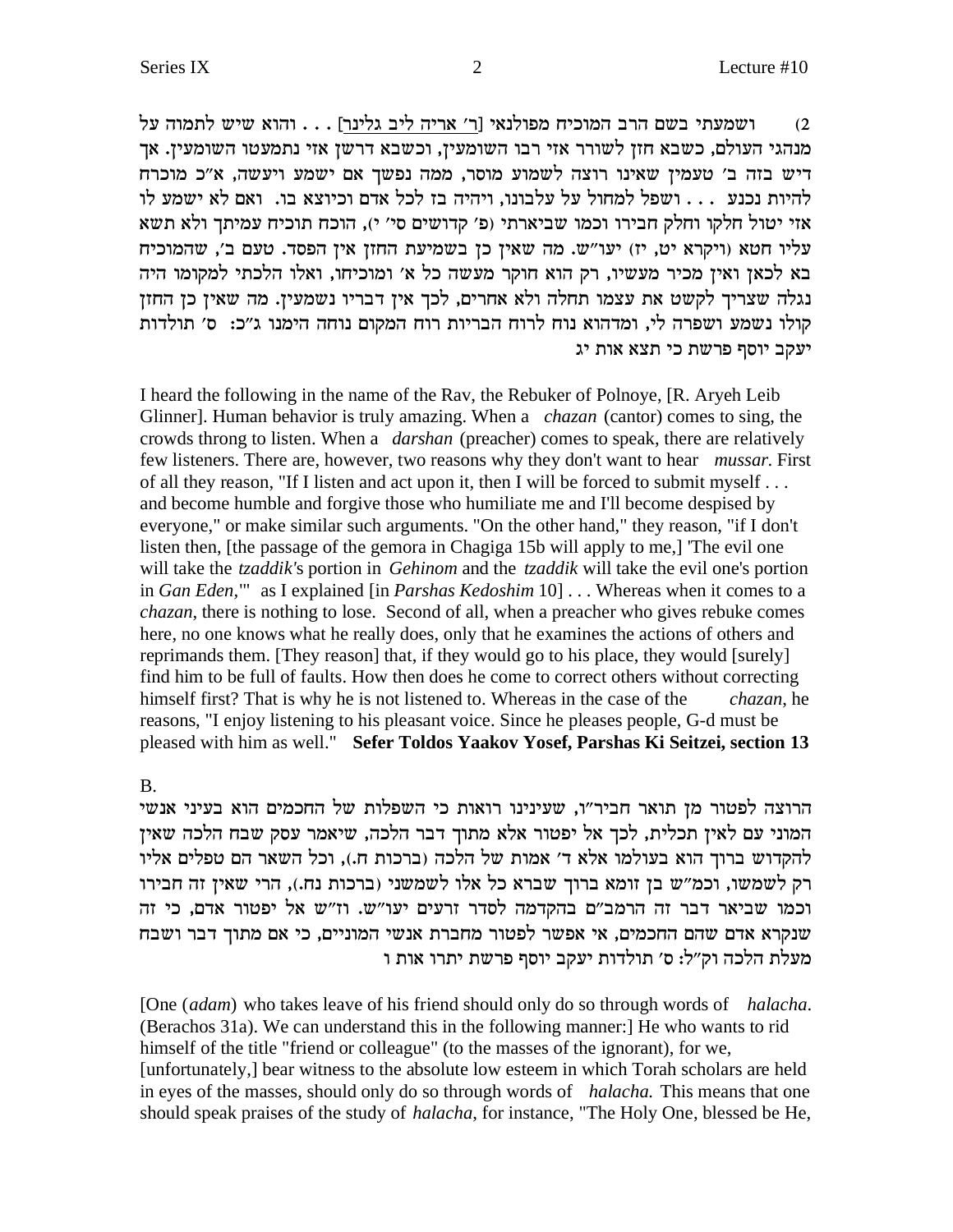only occupies, in this world, the four cubits [in which a person studies] *halacha*." (Berachos 8a) All of the other people on earth are secondary to him and are only here to serve him. As *Ben Azai* said, "Blessed is He who created all of these people to serve me." (Berachos 58a) Behold, then, [the ignoramus] is not his "friend or colleague", as the Rambam explained in his preface to his commentary to *Seder Zaraim.* This is the meaning of the usage of the term " *adam*". Those who are worthy of the title *adam* are Torah scholars. It is impossible to free oneself of being considered part of the ignorant masses without speaking about and praising the eminence of the study of *halacha*. **Sefer Toldos Yaakov Yosef, Parshas Yisro, section 6**

C.

והוא הדין דכל דור ודור הרב ושאר ת"ח שרוצה להעמיד הדת על תילה, ולהורות לעם הדרך el אשר ילכו בה ואת המעשה אשר יעשון, על ידי אור התורה להאיר להם ולילך לפניהם, ואלו גסי הרוח שעולין בנפיח׳, מבזין התלמידי חכמים על שרוצין לילך לפניהם להאיר להם, וכמ"ש בש"ס דשבת (קיט ע"ב), לא חרבה ירושלים אלא שהיו מבזין ת"ח, שנאמר ויהיו 'מלעיבים במלאכי | א–להים וכו׳. ושם נסמך לא חרבה ירושלים אלא שלא הוכיחו זה לזה. | ס 'תולדות יעקב יוסף פרשת בא אות ח

In every single generation, whenever the Rav or other Torah scholars [in the community] had the desire to guide the people onto the correct path and direct them to take the proper action through the light of Torah to enlighten them and walk before them, there were always arrogant individuals who would denigrate the Torah scholars and oppose their desire to walk before them and enlighten them, as it is stated in the tractate Shabbos, 119b, "Jerusalem was destroyed because they denigrated Torah scholars . . ." Immediately right after that statement, the Talmud continues, "Jerusalem was destroyed because they did not rebuke one another." **Sefer Toldos Yaakov Yosef, Parshas Bo, section 8**

D.

יש ג׳ מדריגות חלוקים המבזין זה את זה, והם ג׳ מיני גלות. כי יש גלות א׳ ישראל בין האומות . . . ועוד גלות ב' הקשה מגלות א' הנ"ל, והוא שמבזין עמי הארץ את הת"ח, שהוא יותר קשה מגלות א'. . . . גלות ג' הקשה מכולם הוא הת"ח יראי חטא, שסובלין גלות מן .<br>ת"ח שדין יהודאין. כאשר שמעתי ע"ד הלצה, כי אלו ההורגין את זכריה היו ת"ח ודפח"ח. כי מה שמבוזין הת"ח בעיני עמי הארצים, הוא ע"י הת"ח שמבזין זה את זה, וע"י שמבזין עמי הארץ הת"ח לכך מבוזין בעיני האומות, כנודע וכ"כ מפורש בס"ח: תולדות יעקב יוסף פרשת ואתחנז אות ז

There are three categories of those who denigrate others and they represent the types of *galus* (exile). One form of *galus* is that of the Jews amongst the nations. . . . The second form, which is worse than the first, is when the ignorant denigrate *talmidei chachamim* (Torah scholars). . . . The third form, which is the worst, is when G-d fearing *talmidei chachamim* are exiled due to the efforts of *talmidei chachamim* who are actually *shaidim Yehudain* (Jewish demons). . . . For the reason that *talmidei chachamim* are debased in the eyes of the ignorant is because *talmidei chachamim* denigrate one other. And because this is so, the Jewish people as a whole are debased in the eyes of the nations . . . **Sefer Toldos Yaakov Yosef, Parshas V'eschanan, section 7**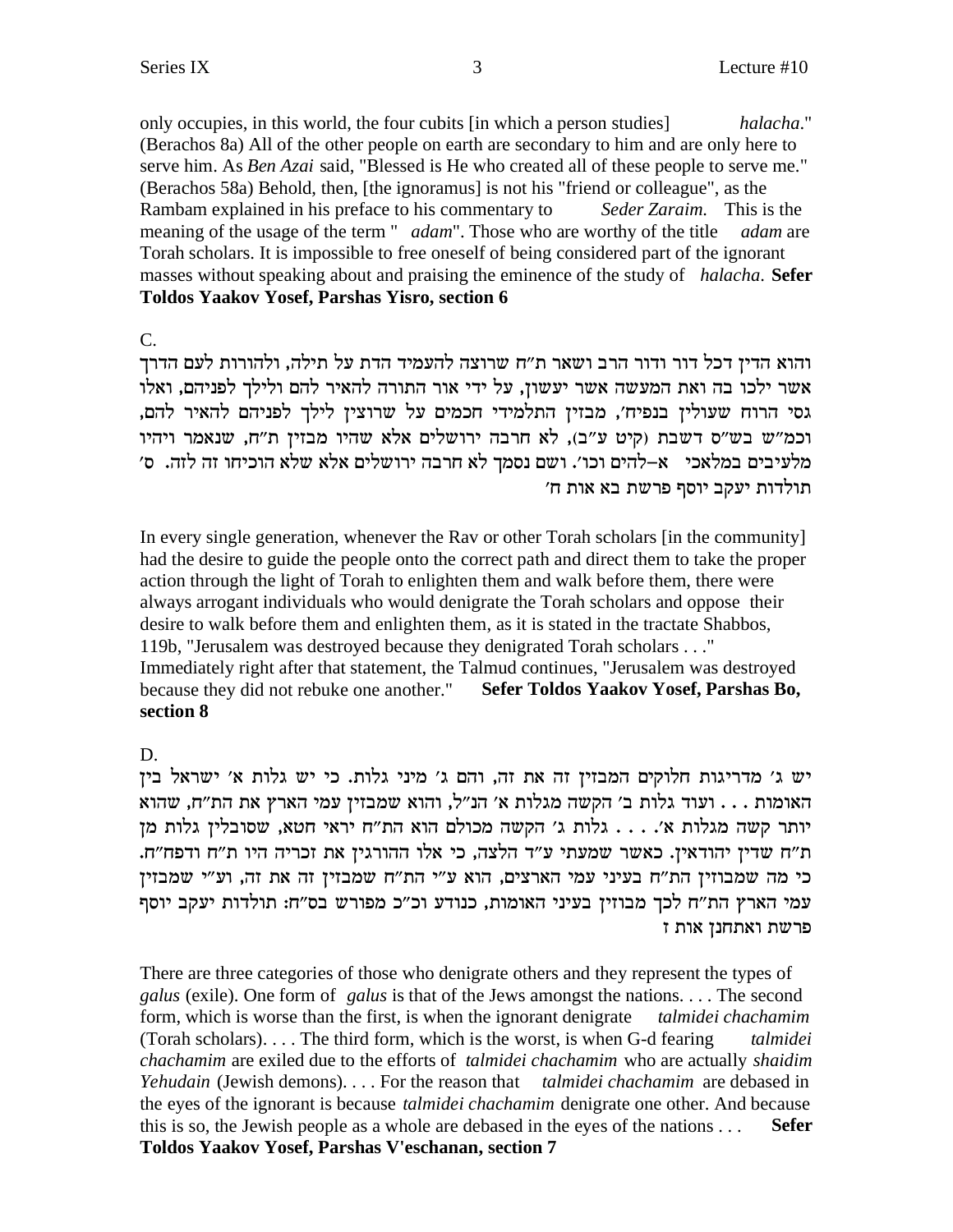Yosef, Parshas Ki Seitzei, section 1

This is the meaning of the phrase, "When you go out to war" (Deut. 21:10), which is stated in the singular form, meaning one person against two enemies: One enemy, the [ignorant] masses, and the other enemy, the *lomdim* (analytical Torah scholars), who are even worse than the masses. For this reason, it is stated, "And Hashem, your G-d, will enable you to defeat them" for they are *lomdim*, wise in the ways of evil, who will fall into your hands. As a result, "You will capture their captivity," (ibid.) which refers to the masses. They are called [in Midrashic parlance] *K'nani shebisocho* (Canaanites amongst) them), for they are *nichna* (subject) to the *lomdim* and are moved by them in every direction. Just as I heard from R. Avraham Gershon of Kitov . . . Sefer Toldos Yaakov

וז"ש כי תצא למלחמה, יחידי נגד ב' סוגי אויבים א' המוני עם, ב' הלומדים שהם אויבים יותר מהמוני עם, ולכך אמר ונתנו ד' א–להיך בידך שהם הלומדים חכמים להרע שיפלו בידך, וממילא ושבית שביו שהם אנשי המוני עם, ונק׳ כנעני שבתוכו שהם נכנעין אל הלומדים לפנות על ידם לימין או שמאל. כמו ששמעתי בשם מוהר״ג החרשים שמעו (ישעיה מב, יח) שהם הלומדים, ועי"ז והעורים הביטו לראות שהם המוני עם וכו'. וגם מאני דרבנן דבלו מחופא דידהו וכו׳ (ברכות ו .): תולדות יעקב יוסף פרשת כי תצא אות א׳

E.

 $F_{\cdot}$ 

ודאי תקנה לומר דברי מוסר [על השולחן] המכניעים לבם של נותני דופי הנ"ל, כדי  $(1)$ שינטו אל קצה האחר. מה שאין כן אמירת פשט להראות חריפתו, יותר נכנס אל גובה לב זה האומר, ואיך יוכל להכניע לב השומעים מאחר שהוא עצמו מתגאה בזה יותר מגבה לב האוכלים ושותים, וע״כ צ״ל כאמור. וזה נקרא דברי תורה, לשון ידבר עמים תחתינו (תהלים מז:ד), שהוא להכניע לבם ע״י ד״ת. ועוד כי אמירת פשט בפני הלומדים, ומה יעשו כל שולחנות שמלאו קיא צואה, המלעיגים על החכמים ונותנין דופי בשלימים שנדונין בצואה רותחת (עירובין כא ע"ב), ולכך גם עכשיו נקרא שולחנם קיא צואה. מה שאין כן דברי מוסר יכולים לשמוע כולם, ויש תקנה להכניע לבם: אם דנחזי אנן דלא נהגי כזה, רק להשמיע פשט וחריפתו, נראה דהסיבה לזה דמצינו בש"ס האי צורבא מרבנן דמרחמין ליה בני מתא, לא משום דמעלי טפי, אלא משום דלא מוכח להן במילי דשמיא וכו׳ (כתובות קה ע״ב). ס׳ תולדות יעקב יוסף פרשת חקת אות י״ד

It is certainly beneficial to say words of *mussar* on the table which subdue the hearts of those who make disparaging remarks, in order that they turn in the other direction. When one says a *p'shat* [an analytical Torah discourse] in order to show off his sharp thinking skills, it reinforces the haughty heart of the speaker. How, then, can he subdue the hearts of his listeners when he himself becomes more haughty than the haughty hearts of those who are eating and drinking? Therefore, only words of *mussar* should be said. This is [rightly] called *divrei Torah*. The word *divrei* in this case means [not only speaking] but leading or subduing, as in the verse (Psalms 47:4), " *Yadber* (He will subdue) nations under us." [Through *mussar*,] the words of Torah will subdue their hearts. In addition, by limiting yourself to saying a *p'shat* in front of *lomdim*, how will you address the needs of those tables that are filled with [proverbial] vomit and excrement, those who mock Torah scholars and make disparaging remarks against perfect *tzaddikim*, who will be punished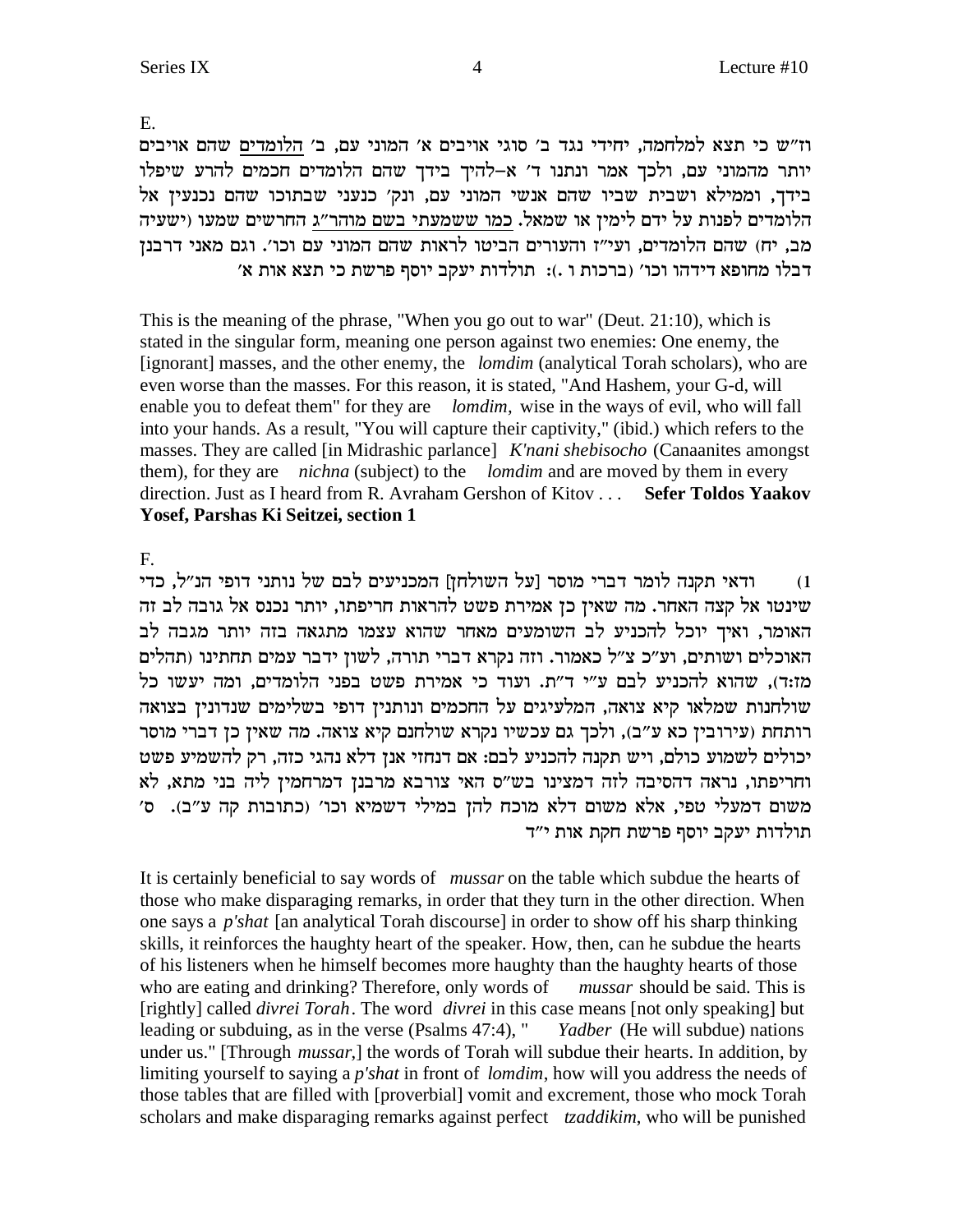with boiling excrement (Eiruvin 21b). That is why their table is even now considered to be filled with vomit and excrement. Whereas everyone has the ability to understand words of *mussar* and with them there is some hope that their hearts will be subdued. If we find people who don't have this practice and they only deliver a *p'shat* and show off their acuity, it would seem that the reason is similar to what the Talmud states (Kesubos 105b): The reason a Torah scholar is beloved in his city is not because he is a better person but rather because he doesn't rebuke them in regards to spiritual matters. **Sefer Toldos Yaakov Yosef, Parshas Chukas, section 14** 

באור ירושלמי דתענית (ב:ז) לביש שמואל חלוקן של ישראל ואמר חטאתי וכו'.  $(2)$ וביאר ש״ס דר״ה (דף כט.) כל שאינו מחויב בדבר אינו מוציא את הרבים ידי חובתז. ועל פי משל שר אחד שפשט לבושו ולבש לבושי פחותי ערך, כדי להוציא בן המלך מארץ שביו שהיה בין פחותי ערך וכו׳: והנה כשרוצה לומר דברי מוסר להשיב רבים מעון, צריך שיאמר איזה פשט חריף תחלה. גם שיש חשש גאוה שיבא לו התפארות, והוא שלא לשמה, מכל מקום עושה כן כדי שיהיה דבריו נשמעין בדברי מוסר שהוא לשמה, שרי שמתוך שלא לשמה בא לשמה. ובזה הוא שלא לשמה עם לשמה בפעם אחד. ס׳ תולדות יעקב יוסף פרשת אמור אות י"ד

This is the explanation of the following passage taken from the Talmud Yerushalmi, Taanis 2:7: Shmuel clothed himself in the clothing of Israel and said, "I have sinned . . . " (See Samuel I 7:6) The Talmud in Rosh Hashana 29a states: Anyone who is not *michuyav* (held accountable) in the performance of an act cannot relieve someone else of their accountability. It can be understood with a parable. There was once a certain nobleman who took off his clothing and donned the clothing of someone of a low station. He did this in order to release the king's son who was in captivity amongst such lowly people etc. Behold, when a person desires to articulate words of *mussar* in order to bring back others from sin, he [may often] have to first say a penetrating *p'shat*, even though there is the likelihood that he will become prideful, which is sh'lo lishma (using Torah not for its own sake but rather for one's own advantage), still in all, he is allowed to do this in order that his words of *mussar* will be heard, which is *lishma* (Torah for its own sake). This is allowed based upon the principle, " *mitoch sh'lo lishma ba lishma* " (the study of Torah not for its own sake will lead to study for its own sake). In this case it is sh'lo lishma together with lishma simultaneously. Sefer Toldos Yaakov Yosef, Parshas **Emor, section 14** 

#### $\Pi$ . The Unity of the Jewish People

 $A<sub>1</sub>$ 

כל ישראל הם שאר בשר אלו עם אלו מפני שהנשמות כלולות יחד יש בזה חלק זה ובזה חלק זה . . . וכשחוטא הא' פוגם את עצמו ופוגם חלק אשר לחברו בו נמצא מצד החלק ההוא חברו ערב עליו . . . ולכך ראוי לאדם להיותו חפץ בטובתו של חבירו ועינו טובה על טובת חבירו וכבודו יהיה חביב עליו כשלו שהרי זה הוא ממש . . . וירע לו ממנו כאלו הוא ממש היה שרוי באותו צער או באותו טובה. ר' משה קורדובירו, ס' תומר דבורה

After all, every Jew is considered to be like a blood relative, for all of the souls are united together, and each has a portion in the other.... When one person sins, he creates a defect in himself as well as in the portion which his friend shares with him. The result is

5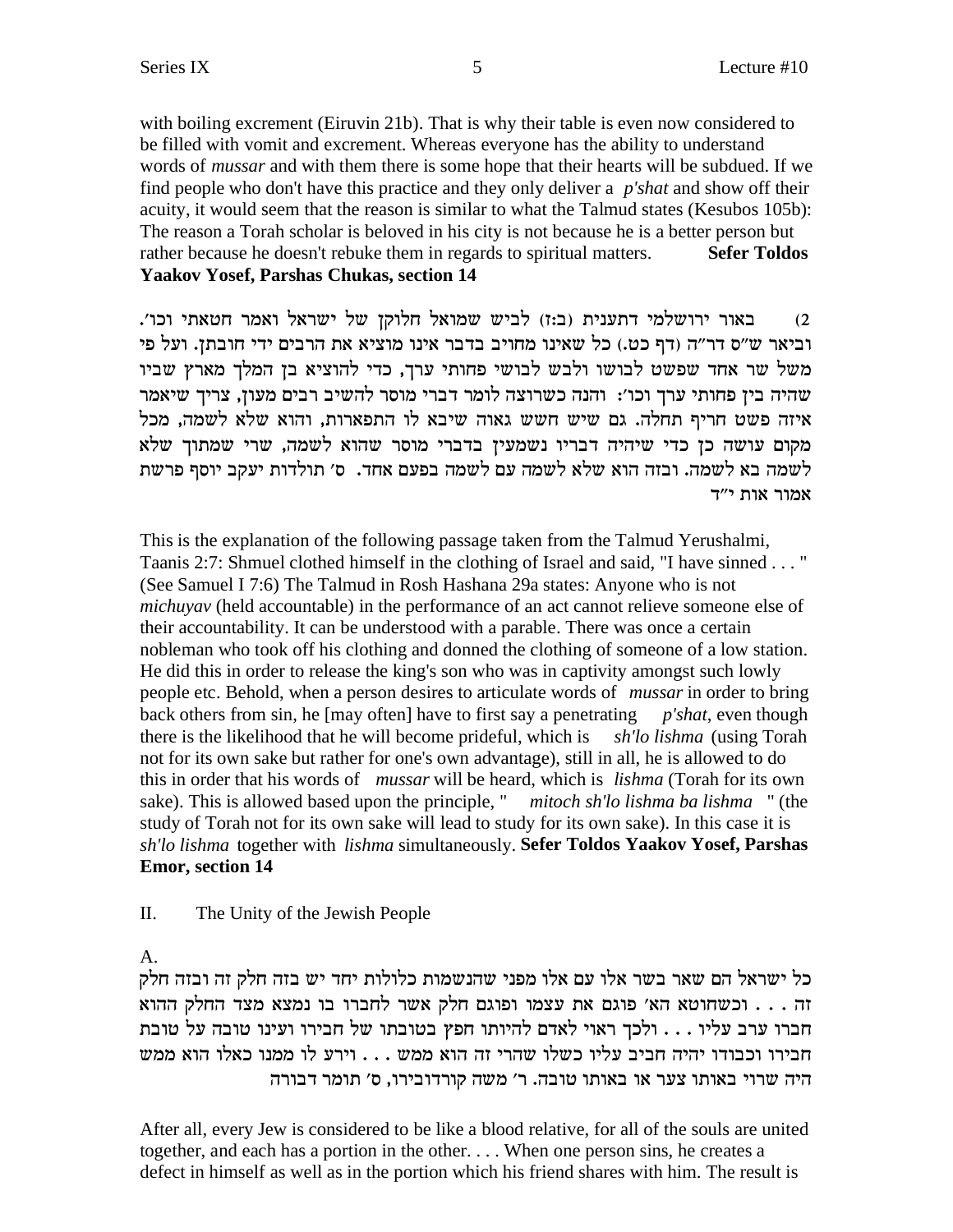that his friend is a guarantor for his behavior because of the shared portion.... It is therefore appropriate for a person to desire the well being of his fellow man and to have a positive attitude regarding his success. His friend's honor should be as dear to him as his own, for in a certain sense, he is him.... He should empathize with him when he is sunk in misery and should rejoice for his good fortune. R. Moshe Cordovero, Sefer Tomer **Devorah** 

### $B<sub>1</sub>$

כל דוד ודור יש ראשי אלפי ישראל שנשמותיהם הם בחי׳ ראש ומוח לגבי נשמות ההמון וע״ה וכן נפשות לגבי נפשות כי כל נפש כלולה מנפש רוח ונשמה מכל מקום שרש כל הנפש רוח ונשמה כולם מראש כל המדריגות עד סוף כל דרגין המלובש בגוף עמי הארץ וקל שבקלים נמשך ממוח העליון שהיא חכמה עילאה כביכול. . . . כי יניקת וחיו' נפש רוח ונשמה של עמי הארץ הוא מנפש רוח ונשמה של הצדיקים והחכמים ראשי בני ישראל שבדורם: ובזה יובן מאמר רז"ל על פסוק ולדבקה בו שכל הדבק בת"ח מעלה עליו הכתוב כאלו נדבק בשכינה ממש כי ע"י דביקה בתלמידי חכמים קשורות נפש רוח ונשמה של עמי הארץ ומיוחדות במהותן הראשון ושרשם שבחכמה עילאה. ס׳ תניא פרק ב׳

In every generation, there are leaders in Israel whose *neshamos* (higher soul) can be considered the head and brain in relationship to the *neshamos* of the masses and ignorant. Similarly, there are such relationships between *nefashos* (the lowest level of the soul, the life force) and *nefashos*, for every *nefesh* consists of the three levels of *nefesh*, *ruach*, neshamah. Nevertheless, the root of every nefesh, ruach, neshamah, from the highest levels to the lowest level, which is embodied within the ignorant and the least reverent, derives, as it were, from the Supernal Mind which is Chochma Ila'ah (the Supernal Wisdom).... for the nurture and life of the *nefesh*, *ruach*, *neshamah* of the ignorant are drawn from the *nefesh*, *ruach*, *neshamah* of the *tzaddikim* and Torah scholars, the heads of Israel in their generation. With this, we can understand the statement of our Sages, of blessed memory, (Kesubos 111b) on the verse, "And you shall cling to Him": "He who clings to a Torah scholar is deemed by the Torah as if he clung to the very Shechina." For through their attachment to Torah scholars, the nefesh, ruach, *neshamah* of the ignorant are bound up and united with their original essence and their root in the Supernal Wisdom. Sefer Tanya, R. Shneur Zalman of Liadi

דנודע שיש רמ"ח איברים ושס"ה גידים גשמיים לאדם, וכן יש לנשמה רמ"ח איברים  $(1)$ ושס״ה גידים רוחניים, והיינו בפרט. וכן הוא בכלל, כי כל ישראל הם פרצוף א׳ המוני עם הם רמ"ח איברים ושס"ה גידים גשמיים, והצדיקים שבדור הם רמ"ח ושס"ה רוחניים המחיים ומשפיעים לגשמיים. וכל צדיק שהוא אבר א' מאיברי הנשמה, הוא מחיה ומשפיע אבר א' הגשמי שהוא אדם א' בפרט מהמוני עם: ולכך י"ל ג"כ כל המבזה ת"ח אין רפואה למכתו (שבת קיט ע"ב), שמא הוא איברי הנשמה שלו. וכשאינו מדבק א"ע אל החיות שלו, אין רפואה. ומכ"ש כשנעדר הצדיק ונסתלק שראוי לכל א' להתאונן שמא הוא חלק חיות נשמתו שנסתלק, וישוב בתשובה כדי שיזכה אל חיות מחדש ואז הוי כפרה וק"ל: ס' תולדות יעקב יוסף פרשת שמיני אות ב'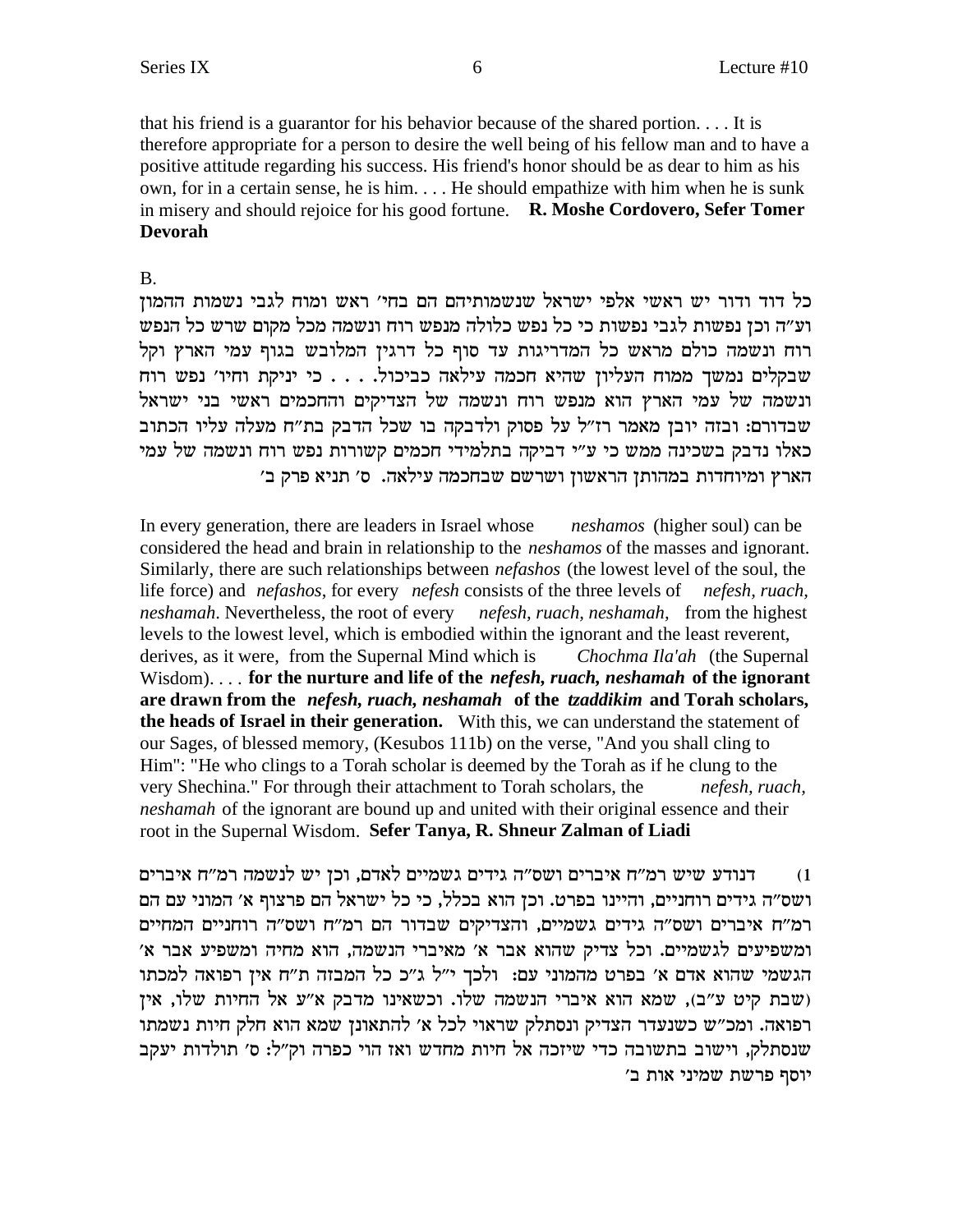It is well known that the physical body contains two hundred and forty eight limbs and three hundred and sixty five sinews. Similarly, the soul also has [the equivalent of] two hundred and forty eight limbs and three hundred and sixty five sinews. Just as these limbs and sinews exist for the individual, so, too, do they exist for the *klal* (on a general basis), for all of Israel is one body. The masses are the two hundred and forty eight limbs and three hundred and sixty five sinews and the *tzaddikim* of the generation are the two hundred and forty eight and three hundred and sixty five spiritual forces that give life and influence the physical body. Every *tzaddik* who is a single limb of the spiritual body gives life to and impacts on a corresponding physical limb which is actually an individual person of the masses. Therefore, with this, one can understand the statement of the Talmud (Shabbos 119b), "There is no cure for the wounds of one who denigrates a Torah scholar." For perhaps [the denigrator] is the physical limb which is nurtured by the spiritual limb of the scholar whom he denigrated and, as a result of not connecting himself to his life source, there is no cure [for the inevitable loss of his life]. Most certainly this is the case when a *tzaddik* departs from this world. One should be in mourning, for perhaps this departed *tzaddik* was actually his personal spiritual life force. He should therefore repent in order to merit a new life force and then [the death of the *tzaddik*] will serve as an atonement. **Sefer Toldos Yaakov Yosef, Parshas Shmini, section 2**

'ב) ה'תנה דם החיות שבלב הוא לא נעדר אף בלילה, והם הצדיקים שבהם הדבקים בד תמיד שהוא חיות האדם הצדיק הנקרא לב, ושאר איברים שהם המוני עם ההולכיז כל ימיהם ושנותם באישון לילה, ונעדרו מן החיות שלהם שנתקבץ בלב לבדו והם בסוד תרדמה ושינה, גורמין גם לצדיקים מעט שינה שנתמעט חיות הצדיקים קיסטא דחיותא. וכמ"ש (עיין לעיל, פרשת בראשית) על פסוק כי גמר חסיד (תהלים יב, ב) לפי שפסו אמונים מבני אדם, בש"ס (סוטה מח ע"ב) ראוי היה שמואל שתשרה עליו שכינה אלא שאין דורו ראוי לכך (עיין פרשת בראשית שם). לכך צריך שופר לומר עורו ישינים מתרדמתכם, להתפשט חיות מן האדם הצדיק הנקרא לב אל שאר איברים, כי הצדיק הוא צנור להמשיך שפע החיים מן חיי החיים אל שאר איברים שהם בני דורו ע״ד בשביל חנינא בני (ברכות יז ע״ב): וכדי לעורר לבות בני אדם מהשינה, נ״ל להמשיל משל ששמעתי ממורי, שפעם אחד נזדמן מלחמה כבידה, והיה בדור ההוא גבור עריץ מאוד, והי׳ העם מובטחין בגבורת הגבור ולא עזרו חיל לעמוד בקשרי המלחמה גם הם אתו עמו, והגבור היה לו כמה מיני כלי זיין ובתוך הזמן שהסדיר כלי זיינו לפניו שיהיו מוכנים, והשונא שכנגדו התחכם בתחבולת רשע, וגנב מהגבור כלי זיינו אחד לאחד, עד שלא היה לו במה להלחם ודפח"ח: ונתתי לבי להתבונן בדרכי המשל להבין דברי חכמים וחדותם, וכעת לפי קורת הזמן אשר קרה מקרה לעובדי ד׳ אשר אלו הלוקין בד' הדבקים, אמרתי שלזה נתכוין ג"כ, כי הגבור הוא ראש הדור צדיק יסוד עולם היודע בקשרי המלחמה לעמוד נגד הצורר אותנו תמיד, וכלי זיינו הם תלמידיו הלומדים טכסיסי מלחמה ושימשו אותו, או שאר צדיקים שבדור הנטפלים עמו, שע"י קישור ואיסור תפלתם יחד לזרוק חצים ובליסטראות אל חויא כנודע, מה שאין כן השונא בתחבולת גנב כלי זיינו, שאחד המיוחד שבעדר הצדיקים חטפו מהעולם, הוא מוהר״ר ליב פוסטנר זלה"ה שהיה מגין בעד כמה אלפים מישראל, ושאר צדיקים וגאונים נדים ונעים מדוך לדוך שאין להם לעמוד בקשרי מלחמה, ושאר אנשי המלחמה הנשארים לקחם בשבי ממדינתם שהיה להם מקום מיוחד אל מדינה אחרת, וכל כוונתו לעשות פירוד בין הדבקים שלא יעשו קשר וחיבור להלחם בו, ועתה אין לנו על מי להשען כי אנחנו אלה פה היום כולנו נצא .<br>במלחמה זו לעורר משינת התרדמה לעורר לבבינו הטהור עד פור התפוררה על העדר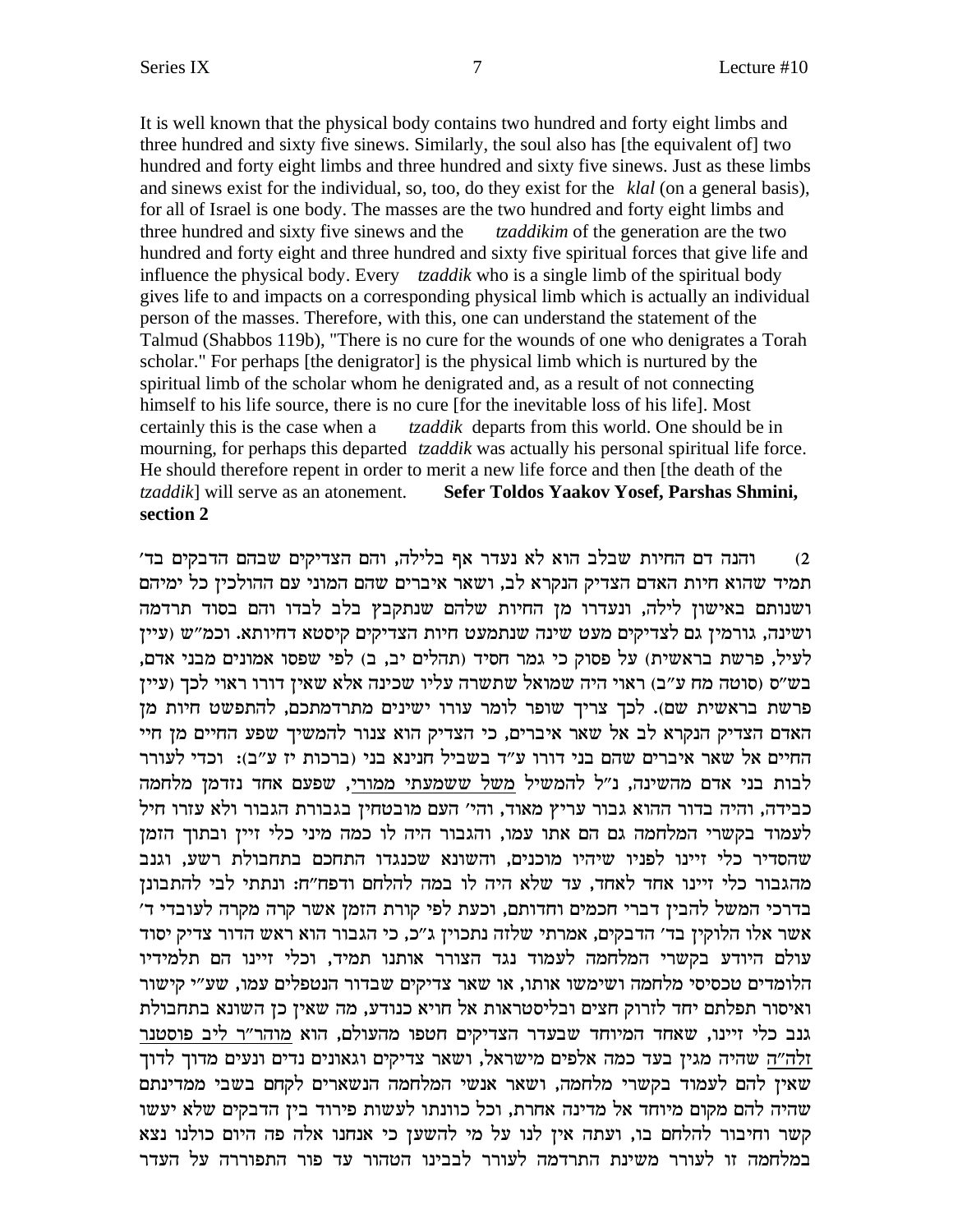הצדיקים וגלות השכינה, ולשתף בצער המדולדלים והמטורפים, ולזעוק מרה צרה כמבכירה, וקול תשובתנו יעלה עם קול השופר לעורר אדם העליון משינתו, ולהמשיך חסד ורחמים 'מעיני פקיחא דלא נים תדיר: תולדות יעקב יוסף פרשת קדושים אות ה

Behold, the blood in the heart that provides life never ceases, even at night. These are the *tzaddikim* (the righteous) who constantly cling unto Hashem, which is the life source for the *tzaddik* who is referred to as "the heart". The other limbs, which are the masses, who go through their entire lives like in a stupor in the darkness of night and who lack life, which rests in the heart. They are the embodiment of the *sod* (the mystical secret) of slumber and sleep. As a consequence, they cause some level of sleepiness to the *tzaddikim,* whose life force becomes diminished . . . as I commented on the verse (Psalms 12:2), "Help Hashem, for the *chasid* (pious) has ceased, for the faithful amongst mankind have fallen." [There is a symbiotic relationship between the *tzaddik* and the masses. Because the masses of mankind have lost their faith, this causes the cessation of the *chasid*, the pious, and visa versa, i.e. with the cessation of the *chasid* the masses of mankind lose their faith.] As it is stated in the gemora Sota 48b, "Shmuel Hakatan was worthy that the Shechina should dwell upon him, but his generation was not worthy." This is like the parable I heard from my master, [the Baal Shem Tov]. Once there was a fierce battle and one of the sides had a powerful warrior in whom the people placed their faith. . . . This warrior had many weapons which he placed before him in a special order. The enemy plotted against him and with stealth, gradually stole every single one of those weapons until he had nothing with which to defend himself. The words of the wise (Besht) are full of grace. I expended effort to understand the words of the wise and their riddles, i. e. the point of the parable. Now, seeing all that has befallen those who serve and cling to Hashem, I believe that this is what was meant. For the warrior is a metaphor to **the leader of the generation, the** *tzaddik***, the foundation of the world,** who knows well the art of war to stand up against our constant foe. His armaments are his disciples, who study the strategy and tactics of war and have served him, or other *tzaddikim* in the generation who are subordinate to him. Through their prayers, they fling arrows and missiles at the "serpent", as is well known. Whereas the enemy, through his stealth, steals the armaments. I am referring to the very special one within the flock of *tzaddikim*, R. Leib Pistiner, of blessed memory, who protected many thousands in Israel and also the other *tzaddikim* and *Geonim* (eminent Torah scholars) are now wandering from place to place and cannot stand in battle. The other men of war were taken as captives from their native country and were forced to go to another country. His whole intention is to separate that which was united in order that they not come together and fight as one.... **Sefer Toldos Yaakov Yosef, Parshas Kedoshim, section 5**

'ג) כי הצדיק וראש הדור נקרא פני המנורה, וכל בני דורו הם נרות המנורה, שכל א כלול מרמ״ח איברים ונפש ורוח, הרי נ״ר. והראש הוא הנשמה של כללות דורו, המחייה אותן ע״י אחדותו, כמו שזכרתי מזה כמה פעמים: תולדות יעקב יוסף פרשת נשא אות י״ז

For the *tzaddik* and leader of the generation is called, "the face of the *menorah*". All of the other members of the generation are the lamps of the menorah, for everyone is made up of two hundred and forty eight limbs and a *nefesh* and *ruach*. All together it adds up to two hundred and fifty the numerical equivalent of *ner* or lamp. The head is the soul of the entirety of his generation who brings life to them through his unifying force, as I have mentioned many times before.**Sefer Toldos Yaakov Yosef, Parshas Noso, section 17**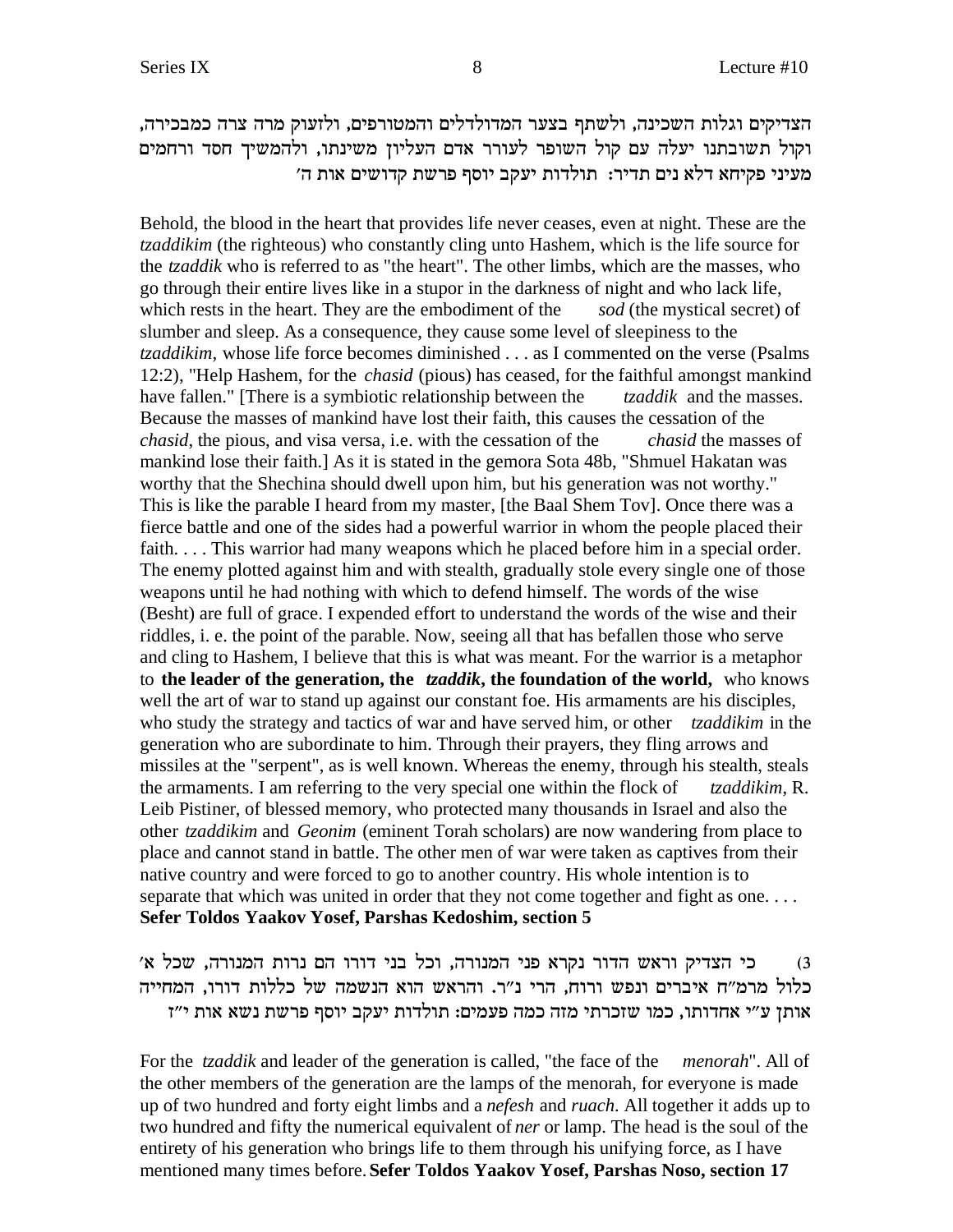$\overline{C}$ . יש בזה ב׳ בחי׳, א׳ שפגם המחשבה של חסידי ישראל, גורם להמוני עם פגם במעשה וכו׳. ב׳, שפגם המעשה של המוני עם גורם טומאה במחשבה של כשרי וחסידי ישראל, וכמו שזכרנו לעיל הושיעה ד׳ כי גמר חסיד כי פסו אמונים מבני אדם וכו׳. וכמו שכתבתי במקום אחר (עיין פרשת אחרי, פרשת תצא). ס׳ תולדות יעקב יוסף פרשת חקת אות י"ג

There are two aspects. First of all, a defect in the *machshovos* (thoughts) of the *chassidim* of Israel ultimately will cause a defect amongst the masses in the realm of ma'aseh (action). Second of all, a defect in the actions of the masses will cause impure thoughts with the upright and *chassidim* of Israel.... **Sefer Toldos Yaakov Yosef, Parshas Chukas, section 13** 

III. D'vaikus - Clinging to G-d

 $A_{\cdot}$ 

ויתכן שתכלול הדביקה לומר שתהיה זוכר השם ואהבתו תמיד לא תפרד מחשבתך  $(1)$ ממנו בלכתך בדרך ובשכבך ובקומך, עד שיהיו דבריו עם בני אדם בפיו ובלשונו, ולבו איננו עמהם, אבל הוא לפני ד׳. ויתכן באנשי המעלה הזאת שתהיה נפשם גם בחייהם צרורה בצרור החיים, כי הם בעצמם מעוז לשכינה, כאשר רמז בעל ספר הכוזרי. פירוש הרמב"ז לדברים יא:כב

It is quite likely that included in the Mitzva of "Clinging to Hashem" is the directive that you should constantly remember Hashem and His love. Whatever you are doing and wherever you go, as you walk on the road, when you lie down and when you wake up, you shall never stop thinking about Him. It should reach such an extent that even as you are outwardly talking to people, your mind is really not focused on them, but on Hashem, whose presence you feel. It is quite likely, that for people who reached such a level, their souls, even while they are still alive, are bound up in the bond of Life, for they themselves have become the dwelling place of the Divine Presence, as is alluded to by [Rav Yehudah HaLevi,] the author of the Cuzari. **Ramban's Commentary to Deut.** 11:22

ויחשוב ויאמין באמונה שלימה שהשכינה אצלו ושומרת אותו והוא מסתכל על  $(2)$ הבורא ית׳ והבורא ית׳ מסתכל בו והבורא ית׳ יכול לעשות כל מה שהוא רוצה אם הוא רוצה מחריב כל העולמות ברגע א׳ ובורא אותם ברגע א׳ ובו ית׳ מושרשים כל הטובות והדינים שיש בעולם שבכל דבר יש שפעו וחיותו ואין אני בוטח ומתירא אלא רק ממנו יתברך: צוואת הריב"ש קכ"א

He should think and believe with perfect faith that the Shechina is with him and is guarding him and that he is viewing the Creator and the Creator is viewing him and that the Creator can accomplish all that He wants. If He wants, he could instantly destroy all of the world or He could create them in an instant. He, may He be blessed, is the source of all good as well as the judgments that exist in the world, for in everything is His influence and life force. [He should say to himself,] "I don't trust or fear anything except Hashem." Tzavo'os HaRivash (R. Yisrael Baal Shem) 121

9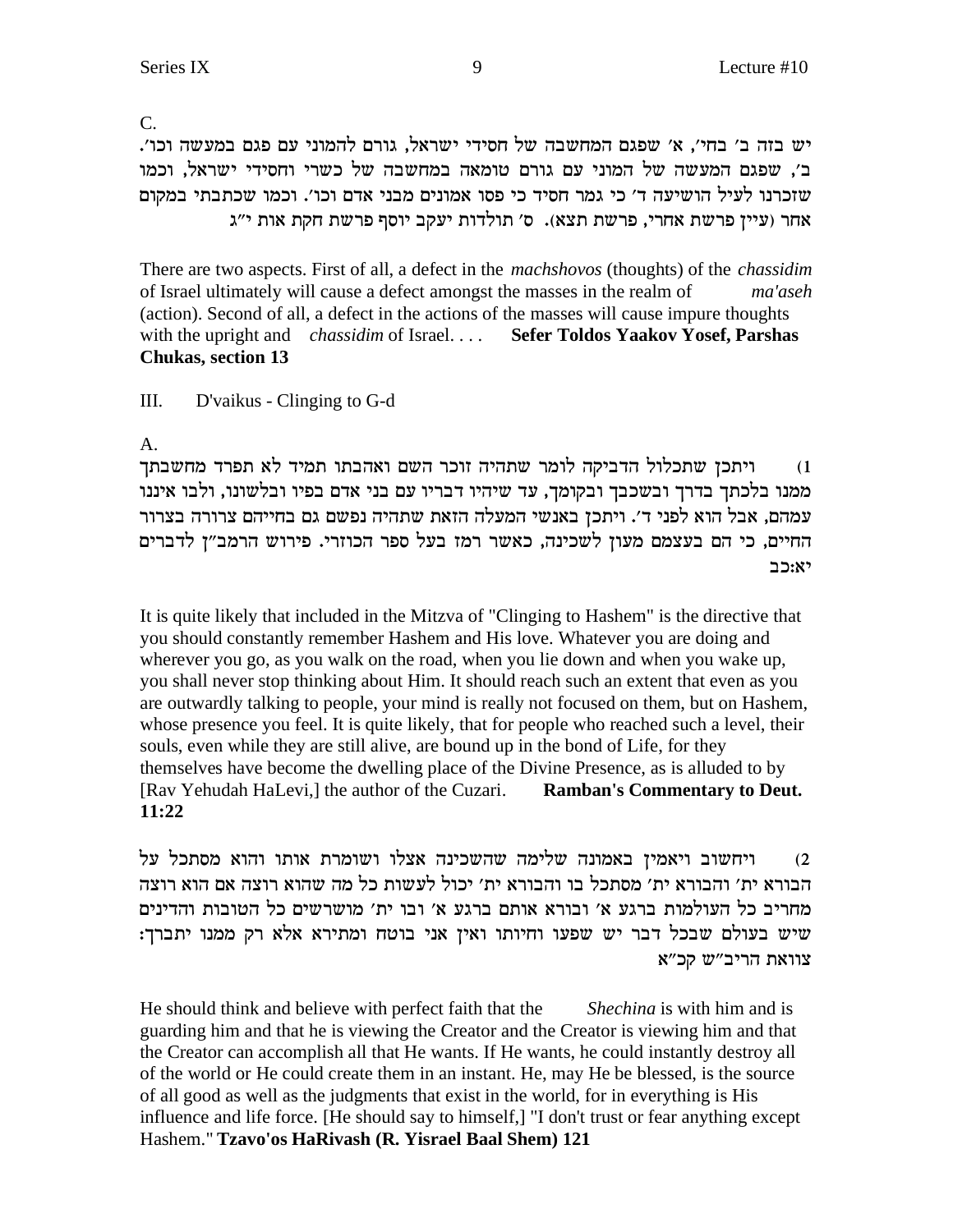ויתבודד תמיד במחשבתו עם השכינה שלא יחשוב רק באהבתו אותה תמיד שהיא  $(3)$ תדבק בו ויאמר תמיד במחשבתו מתי אזכה שישכון עמי אור השכינה: צוואת הריב"ש ח

He should constantly seclude himself and meditate with the Shechina and not think of anything save his unceasing love for the Shechina that it should cling unto him. He should continually say in his mind, "When will I merit that the light of the Shechina will dwell with me. Tzavo'os HaRivash (R. Yisrael Baal Shem) 8

 $B<sub>1</sub>$ 

והעוזבים כל עניני העולם הזה ואינם משגיחים עליו כאילו אינם בעלי גוף, וכל  $(1)$ מחשבתם וכוונתם בבוראם בלבד כענין באליהו, בהדבק נפשם בשם הנכבד, יחיו לעד בגופם ובנפשם כנראה בכתוב באליהו, וכידוע ממנו בקבלה, וכמו שבא במדרשים בחנוך ובבני העולם הבא העומדים בתחיית המתים: פירוש הרמב"ן לויקרא יח:ד

Those who forsake all of the matters of this world and pay no attention to it, as if they were no longer physical beings, and all of their thoughts and intentions are only for their Creator, similar to Eliyahu, because their souls cleave to the glorious Name, they will live forever with their bodies and souls, as is evident in the Scriptural description of Eliyahu, as is known through tradition, and similar to the Midrashim that speak of Chanoch and those of the next world, who will be resurrected. Ramban's commentary to Lev. 18:4

התפשטות והתפרדות מן הגוף הגשמי ולדבוק דביקות אמיתי במושכל, וכמ"ש  $(2)$ הרמב"ז פירוש הש"ס עתיד הקדוש ברוך הוא לעשות מחול לצדיקים בגן עדן, וכל אחד מראה באצבעו זה א-להינו קוינו לו (תענית לא.). ור"ל שישיגו למעלת מרע"ה בהתפשטות הנפש מהגוף וכו' יעו"ש בהרמב"ם בפ"ח מה' תשובה: וז"ש והגבלת את העם וגו', ר"ל שיעשה גבול לכל אחד לפי השגת דעתו ויכלתו, וז"ש השמרו לכם עלות בהר וכו', שהיא מעלות ר״ע הנ״ל, מה שאין כן בן זומא הציץ ונפגע, כי ריבוי השמן לנר גורם הכיבוי, באופן שאין שנים שוין במדריגה אחד, רק כל אחד יש לו בחינה ומדריגה בפני עצמו, ולכך צריך לפרט ולומר בפרטית לכל אחד לא תגע בו יד וכו׳: \_ כלל ג׳ במה שנאמר לא תגע בו יד וכו׳. ע"ד ששמעתי ממורי פירוש הש"ס הרבה עשו כרשב"י ולא עלתה בידם (ברכות לה ע"ב), ר"ל שעשו כרשב"י לא מצד בחירתן רק שרוצה לעשות כמו שעשו אחרים, ובזה נשאר קרח מכאן ומכאן, כי מדריגתו אבד ומדריגת אחרים לא השיג והגיע. וז"ש לא תגע בו יד (שמות יט, יג), והוא ע״ד עד מקום שידו מגעת (פסחים ח ע״ב), אבל יותר ממדריגתו בזה לא תגע בו יד כחך וגם את מדריגתך תאבד, וז"ש כי סקל יסקל או ירה יירה מן ב' בחי' האמור: ס' תולדות יעקב יוסף פרשת מצורע אות א׳

Regarding the separation of the spirit from the physical body to truly cleave to the [Divine] Intelligence, as stated by the Ramban, the Talmud (Taanis 31a) explains, "In the future, the Holy One, blessed be He, will make a circle for the tzaddikim in Gan Eden and each one of them will point with his finger [and say,] "This is the G-d for whom we longed": It means to say that they will reach the level of Moshe Rabbainu as their spirit separates itself from the body etc. Look at the Rambam in the eighth chapter of Hilchos Teshuva. Regarding that which is stated (Exodus 19:12), "Make boundaries for the people," it means that each one should make a boundary for himself according to the grasp of his mind and his ability. This is what is meant by the verse (ibid.), "Watch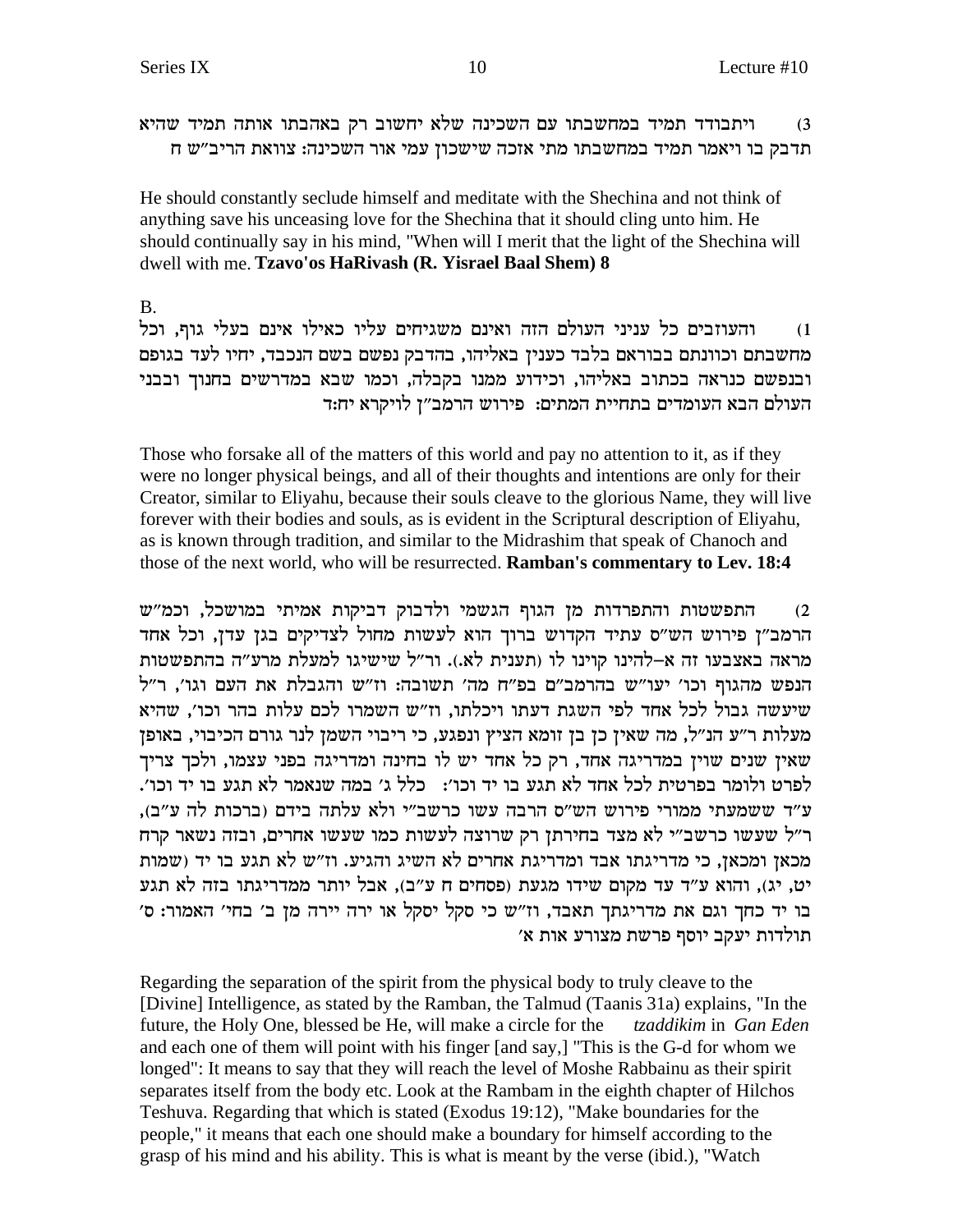yourself from going up on the mountain etc." It is referring to the level achieved by R. Akiva, whereas Ben Zoma gazed and was badly affected, for an abundance of oil causes the lamp to be extinguished. No two people are on the same level. Each one has a special aspect and level of his own. Therefore, it was necessary to tell each one individually (Ex. 19:13), "Don't touch it with your hand." The third principle is regarding the verse, "Don't touch it with your hand." This is similar to what I heard from my Master, [the Baal Shem Tov], regarding the explanation of the passage of the Talmud (Berachos 35b), "Many tried to act like R. Shimon bar Yochai and were not successful." This means that they acted like R. Shimon b. Yochai, not out of their own free will, but rather they wanted to imitate what others did. If so, one is left neither here nor there, for he lost his own level and he didn't achieve the level of the others. This is what is meant by, "Don't touch it with your hand." It is similar to the phrase, "Until his hand can reach." (Pesachim 8a) He shouldn't touch with his hand or power a level greater than his own, for he will lose even his own level, as it is stated, "For he will be stoned or thrown from the heights," referring to both aspects. **Sefer Toldos Yaakov Yosef, Parshas Metzora, section 1**

C.

ואני שמעתי בשם מורי כי לשמה הוא לשם התיבה והאות עצמה לדבקה בשרשה 'וכו'. הקדמה לס' תולדות יעקב יוסף אות ג'

I have heard in the name of my Master (Baal Shem Tov) that the meaning of the term, "*lishma*" (for its own sake) is that one should have in mind the sake of the word and letter itself to cling to its root etc. **Preface to Sefer Toldos Yaakov Yosef, section 3**

inyb והנה כמו שיש כ״ב אותיות בדבור תורה ותפלה, כך יש בכל עניני החומר והגשמי (נה.) שבעולם ג"כ כ"ב אותיות שבהם נברא העולם וכל אשר בו, וכמ"ש בש"ס דברכות יודע היה בצלאל לצרף אותיות שנברא בהם שמים וארץ וכו׳. רק שהאותיות מלובש בחומר עניני העולם בכמה כסויין ולבושין וקליפות, ובתוך האותיות שורה רוחניות הקדוש ברוך , הוא, הרי שכבודו ית' מלא כל הארץ וכל אשר בה, לית אתר פנוי מניה כמבואר בתיקונים 'רק שהוא בהסתרה. וכאשר אנשי הדעת יודעין מזה ההסתרה אינו אצלם הסתרה ושינוי. ס ' תולדות יעקב יוסף פרשת בראשית אות א

Behold, just as there are twenty two letters which serve as the component parts of the words of Torah and prayer, so too, in all areas of the physical world, there are twenty two letters through which the world and all its contents were created, as it is stated in Berachos 55a, "Betzalel knew how to combine the letters through which Heaven and earth were created etc." The letters, however, are clothed in the material substance of this world with many coverings, clothings, and shells ( *kelipos*). But within the letters is the spirit of the Holy One, blessed be He. Behold, then, that G-d's glory fills the world and all that is within it. There is no place that is empty of Him, as it is explained in the Tikunim (Tikun 70 122b), but it is hidden. When people of knowledge become aware of this hidden presence, they realize that there actually is no [true] concealment or change. **Sefer Toldos Yaakov Yosef, Parshas Beraishis, section 1**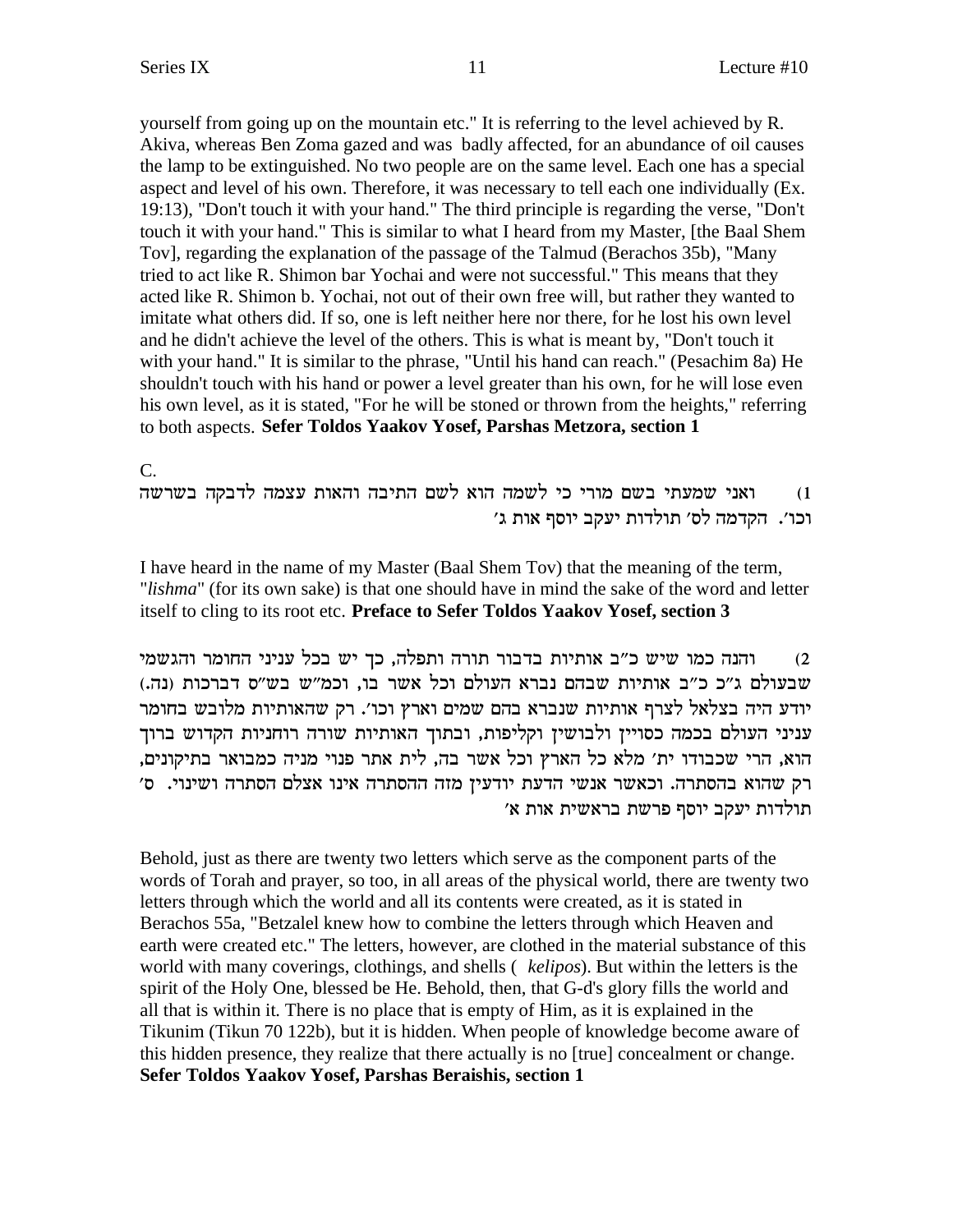D.

ונראה דמבואר כי תכלית בריאת אדם בחומר וצורה כדי לזכך חומרו ושיהיה נעשה  $(1)$ מן חומר צורה, וז"ש אשר יעשה אותם האדם וחי בהם (ויקרא יח, ה), כמ"ש הרמב"ן שיש בזה כמה מדריגות ובחינות מדריגות חנוך ואליהו שהיו מזככים כ"כ חומרם שנעשו מלאכים חיים וקיימים וכו׳ יעו״ש. והנה יש בחינת שאחר עלותו למעלה חוזר ויורד כדי להעלות המדריגות התחתונים, בסוד רחצתי את רגלי איככה אטנפם (שה״ש ה, ג), וכאשר כתבתי מזה במקום אחר (בפ׳ חיי שרה סימן א), וזה סוד רצוא ושוב, ונקרא קטנות וגדלות וק"ש ובכלי ירידה צריך אזהרה איך לחזור ולעלות שלא ישאר ח"ו וכמו ששמעתי ממורי שיש כמה שנשארו וכו׳. ס׳ תולדות יעקב יוסף פרשת וירא אות א׳

It appears to be clear that the purpose of creating man in the form of *chomer* (a physical body) and *tzurah* (a spirit) is in order to refine his *chomer* and convert it into *tzura*. This is the meaning of the verse (Lev. 18:5), "[These are the *mitzvohs*] which a man should perform and through them he shall live." As the Ramban states, there are various levels and aspects of this phenomenon. For instance, Chanoch and Eliyahu who refined their physicality to such an extent that they became angels, who live and endure [for ever] etc. Behold there is an aspect of this [refinement] that after he rises high above, he then descends in order elevate the lower levels. This is the sod (secret) of the verse (Song of Songs 5:3), "I washed my feet, how can I make them dirty?", as I have written in another place. (Parshas Chayai Sarah 1). This is the sod (secret) of (Ezekiel 1:14) [And the Chayos] ran and returned. This phenomenon is called, "smallness and greatness" and "Krias Shma". At the time he is descending, he should take care to see to it that he rises again and not, G-d forbid, remain in a reduced state, as I heard from my Master that there were many who remained etc. Sefer Toldos Yaakov Yosef, Parshas Vayera, section 1

ושמעתי ממורי שפירש כך: שהחיות רצוא ושוב (יחזקאל א:יד) כי לכל דבר וחשק  $(2)$ ומתלהב לחזור לשרשו לידבק שם, לכך הנשמה מתלהב תמיד לדבק למעלה על ידי חשק בתורה ובעבודת ד׳ ואם מתלהב תמיד היה מתבטל ממציאות. ר׳ יעקב יוסף ס׳ צפנת פענח ד' כ"ה ע"ג

I heard my Master explain the verse (Ezekiel 1:14), "[And the *Chayos*] ran and returned" in the following manner: Everything has the burning desire to return to its root and to cling to it. That is why the soul has a burning desire to cling to the higher world above through the enthusiasm that it has through studying Torah and serving Hashem. If he would constantly be on fire, however, his whole being would be negated. **Sefer Tzaphnas Paneach 25:3** 

והחכם אשר עיניו בראשו, קודם שירד מצרימה, והוא ירידה ממדריגתו שהיה בה  $(3)$ תחלה, צריך לקשר את עצמו תחלה בדביקות הש"י. שגם אם ירד מטה לטעם הנ"ל, או להעלות גם מדריגות התחתונים אשר ירד להם כדי להעלותן הנצוצין, או להעלות בני אדם ובני איש שהם במדריגה תחתונה. כאשר זכרתי (לעיל, ועוד) במשל השר היורד להעלות בן מלך שנעשה הדיוט וכו', אם יקשר את עצמו תחלה בדביקה וחשיקה וחפיצה בו יתברך, אז לא תפרד בין הדביקות גם אם ירד לשם, שיזכה לחזור ולעלות. וכמו שהיורד לבור קושר את עצמו תחלה בחבל, כדי שיאחוז בו לעלות מהבור. ס׳ תולדות יעקב יוסף פרשת נשא אות  $7''$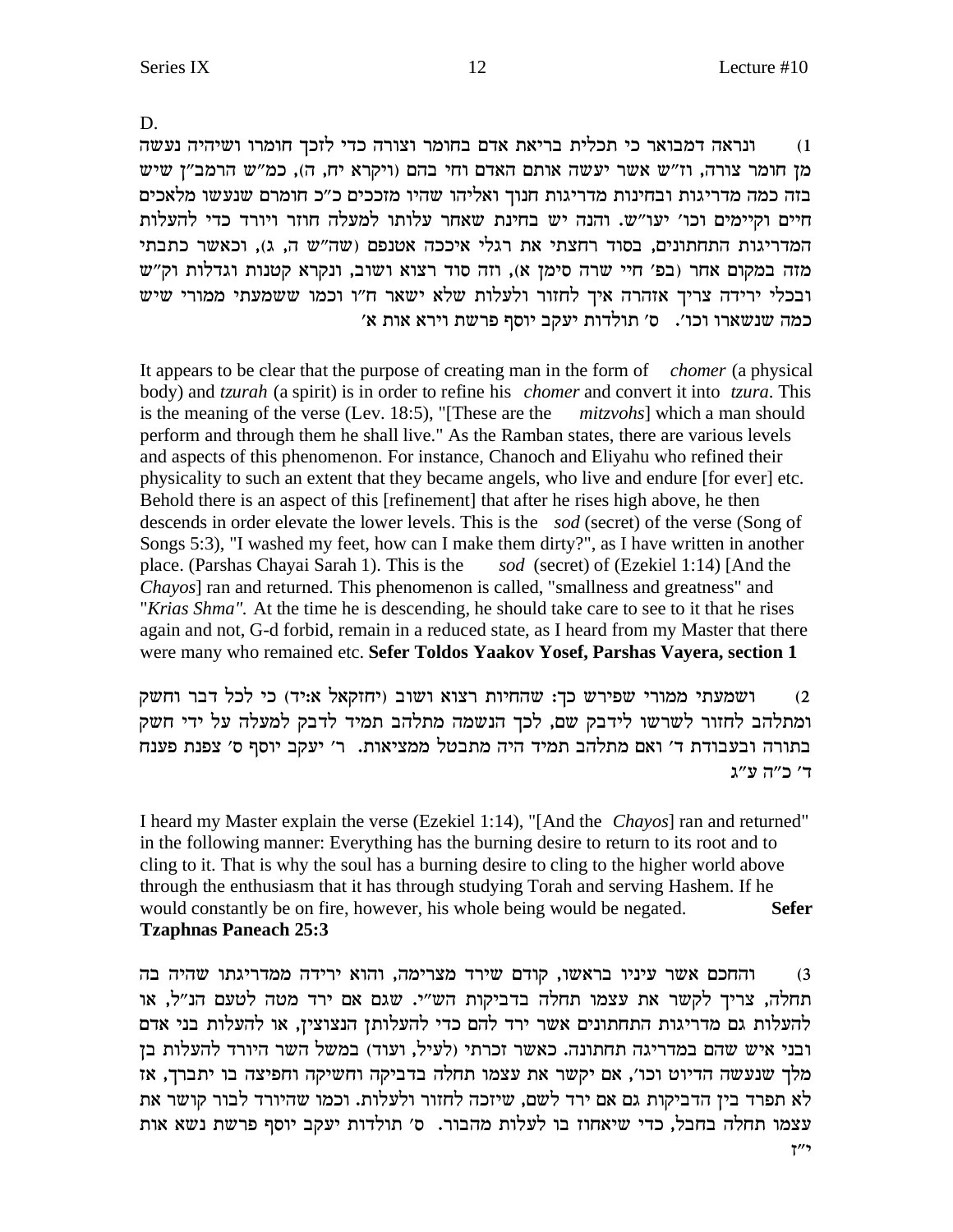The wise man who has [functioning] eyes in his head, will connect himself and cling to Hashem before he descends [figuratively to Egypt] i.e. from the spiritual heights that he had previously attained. Even though he is descending below for the reason stated above (i.e. the impossibility of always staying on the same level) or in order to elevate the lower levels in which he had previously sunk in order to elevate the "sparks" or to raise other people who are on a low level, as I have previously mentioned in the parable of the nobleman who was able to release the king's son from captivity by posing as a commoner etc., if he first connects himself and clings to Him with longing and desire, then he will not separate himself from his attachment, even though he is descending, and he will merit to rise and return back. This is akin to someone who lowers himself down to a pit who first ties himself to a rope in order for him to hold on to it and climb back up. **Sefer Toldos Yaakov Yosef, Parshas Noso, section 17** 

באומר דברי מוסר ותוכחה לבני עירו, יראה לקשר את עצמו תחלה בו יתברך, ואחר  $(4)$ כך יראה לדבק ולקשר את עצמו עמהם מצד האחדות והתכללות, כי שורש אחד להם לראשי הדור עם בני דורו, וכשעושה כך אז ד׳ א-להיו עמו ויעל עמהם לדבק אותם בו יתברך. וזה שאמר דאוחז בידם להעלותם, ואם כן עושה פעולה מיד באמירתו תוכחה ומוסר לעם בני ישראל ודפח"ח. וכן שמעתי זה הדרך ממורי בענין התפלה להעלותם גם כן: ואומר אני הגם שזה דרך טובה מאוד, ונראה לי שזה פירוש ראיתי בני עליה והם מועטים (סוכה מה ע"ב), ר״ל שיהיה יכולת בידם להעלות א״ע עם בני דורו ולדבקם על ידי תפלה או מוסר בו יתברך, הם מועטים. ס׳ תולדות יעקב יוסף פרשת משפטים אות ו

Before one says words of *mussar* and rebuke to the members of his city, he should see to it that he first attaches himself to Hashem, then afterwards he should see to it to attach himself to them as a unified whole, for there is a single [spiritual] source for the leader of the generation with the members of the generation. If he does so, then Hashem will be with him and he will bring them up and connect them with Hashem.... I also heard from my Master that this is also the way to elevate them through prayer.... It seems to me that this is the interpretation of the Talmudic passage (Sukkah 45b), "I have seen elevated people but they are few." In other words, there are few people who have the ability to raise themselves up together with their generation through prayer or words of mussar. Sefer Toldos Yaakov Yosef, Parshas Mishpatim, section 6

שמעתי בשם מורי זלה"ה טעם שניתן רק מ"ט שערי בינה למשה ולא שער החמשים,  $(5)$ (ר״ה כא ע״ב), ותירץ כי שער החמשים הוא חוזר ומתחיל נ׳ שערים למעלה מזה, וכן למעלה למעלה עד אין סוף כי שנת חמשים דיובל עולה לכאן ולכאן וכו׳ (ר"ה ט.), ודפח"ח. והוא ע"ד שכתוב בספר יצירה (פ"א מ"ה), נעוץ סופן בתחלתן ותחילתן בסופן וכו'. והענין דכתבתי (פרשת שמות, פרשת קדושים) ביאור פסוק והיית רק למעלה (דברים כח, יג), ל"ל רק, ונ"ל כי גלגל חוזר בעולם, וכשהוא למעלה אז הוצרך לירד למטה כפי סדר הגלגל, וז"ש והיית רק למעלה ולא למעלה ממש, ואז אין צריך לירד וק"ל: וז"ש נעוץ סופן בתחילתן, כי כשהוא בסוף דהיינו למטה אז אין חשש שירד למטה יותר כי אין לו מקום לירד יותר, רק מוכרח לעלות כפי סדר הגלגל, א״כ א״ש נעוץ סופן בתחילתן והבן. א״כ יש לאדם להתחזק ולעמוד על עמדו בעבודת ד׳, גם כשרואה שהוא בתכלית הירידה, מ״מ כשיתן לב כי נעוץ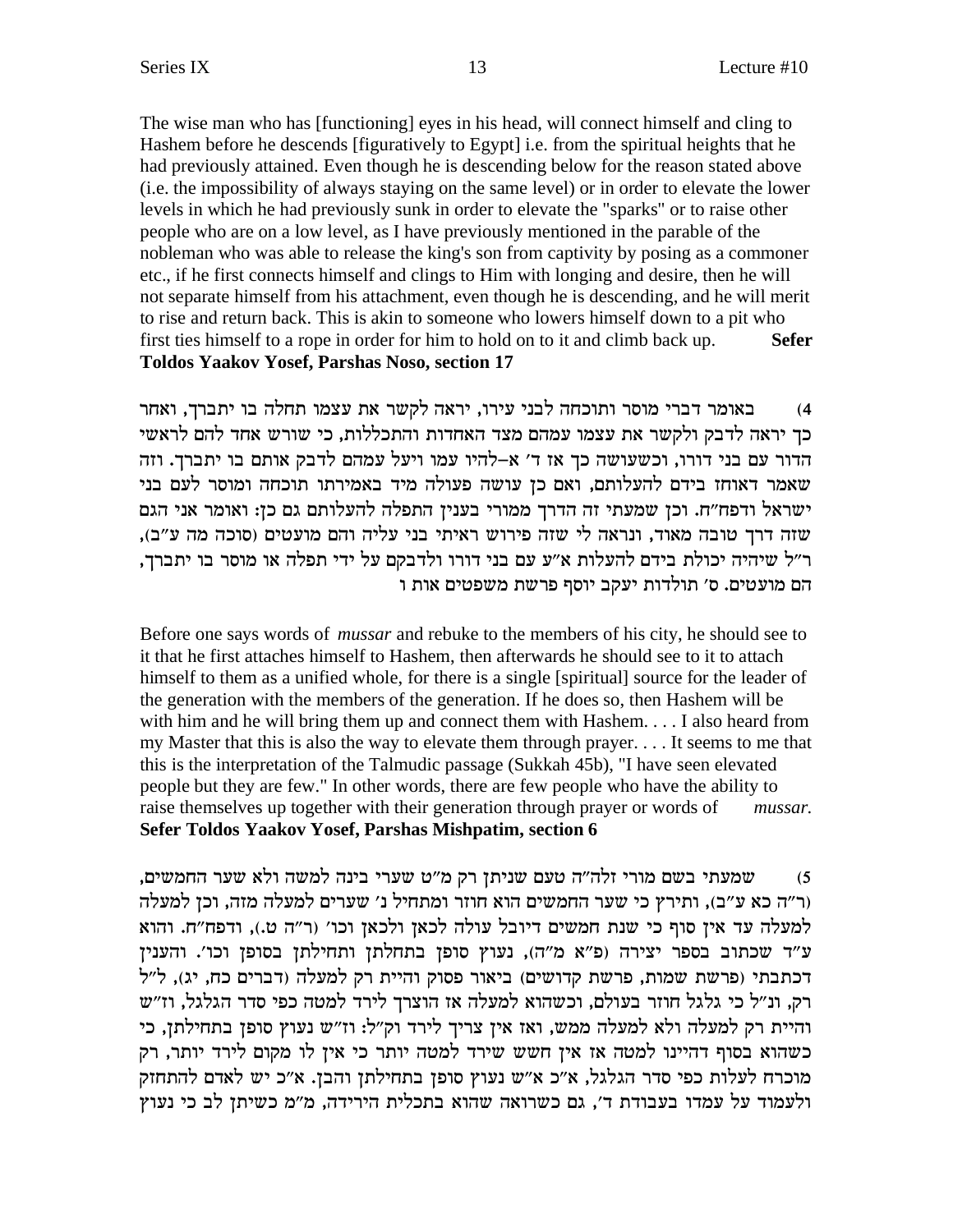סופן בתחילתן, א״כ לעולם לא ימוט. ובזה יובן מול סוף, הכוונה לחזק לב עובדי השי״ת גם יערואה עצמו שהוא בסוף המדריגות, מ"מ הלא נעוץ סופן בתחילתן א"כ הוא מול סוף, כי הראש הוא נגד ומול סוף והבן: תולדות יעקב יוסף פרשת דברים אות ב׳

E.

כמו שהיה בדרך כללות אומה ישראלית, כך יש בפרטות אדם א׳. וכמו ששמעתי (עיין פרשת וישלח, ועוד) פירוש הפסוק קרבה אל נפשי גאלה (תהלים סט, יט), כי קודם שיתפלל על גאולה כללית, צריך להתפלל על גאולה פרטיות לנפשו, ודפח"ח: ס' תולדות יעקב יוסף ' פרשת שמיני אות א

Just as there exists in the general sense a nation of Israel, so too, there exists an individual person [of Israel]. Just as I heard [from the Baal Shem Tov] the explanation of the verse (Psalms 69:19), "Draw close to my soul and redeem it": Before one prays for the general redemption, one should pray for the redemption of his own soul [from the *yetzer hara* (the evil inclination)]. The words of the wise are full of grace. **Sefer Toldos Yaakov Yosef, Parshas Shmeeni, section 1**

IV. The Innovative Hassidic Approach to Joy and Prayer

# A.

והנה החוש וראות אשר ראינו לעשות מעשה התפלה בשמחה גדולה, בקול גדול, וידים המשמיעים קול שמחה, ובזה ניטל גם הידים מעשו וניתן ליעקב, וז"ש הקול קול יעקב והידים, ר״ל גם הידים וגו׳ והבן. הקדמה לס׳ תולדות יעקב יוסף

Behold, the senses and the sight [testify to that] which we have seen i.e. converting prayer into a great joyous experience with a loud voice and [clapping] hands that convey the sound of joy. With this, the hands have been taken from Esau and given [back] to Jacob, as is hinted in the Scripture, "The sound is that of Jacob and the hands . . ." **Preface to Sefer Toldos Yaakov Yosef, section 7**

# B.

יחשוב במחשבתו קודם התפלה שהוא מוכן למות באותה התפלה מחמת הכוונה ויש 'מכוונים כ״כ עד שע״פ הטבע היה יכול למות בב׳ או בג׳ תיבות שאומר לפניו ית וכשיחשוב כך יאמר בלבו למה לי איזה פניה וגאוה באותה תפלה כיון שבדעתו אפילו למות :אחר ב' וג' תיבות ובאמת שהוא חסד גדול שהשי"ת נותן לו כח ומשלים התפלה והוא חי צוואת הריב"ש נז

He should say to himself before he begins his prayers that, because of the intense concentration in which he is about to pray, he is prepared to die while praying; and there [truly] are those who concentrate to such an extent that they should have died after only saying two or three words before Him. When a person thinks in these terms, he should say to himself, "What incidental personal benefit, like respect from others, can I hope to derive from prayer?" since, in his mind, he is ready to die after only two or three words. The truth is that it is a great act of kindness on G-d's part that he gives the person the strength to finish his prayers and remain alive. **Tzavo'os HaRivash (R. Yisrael Baal Shem) 57**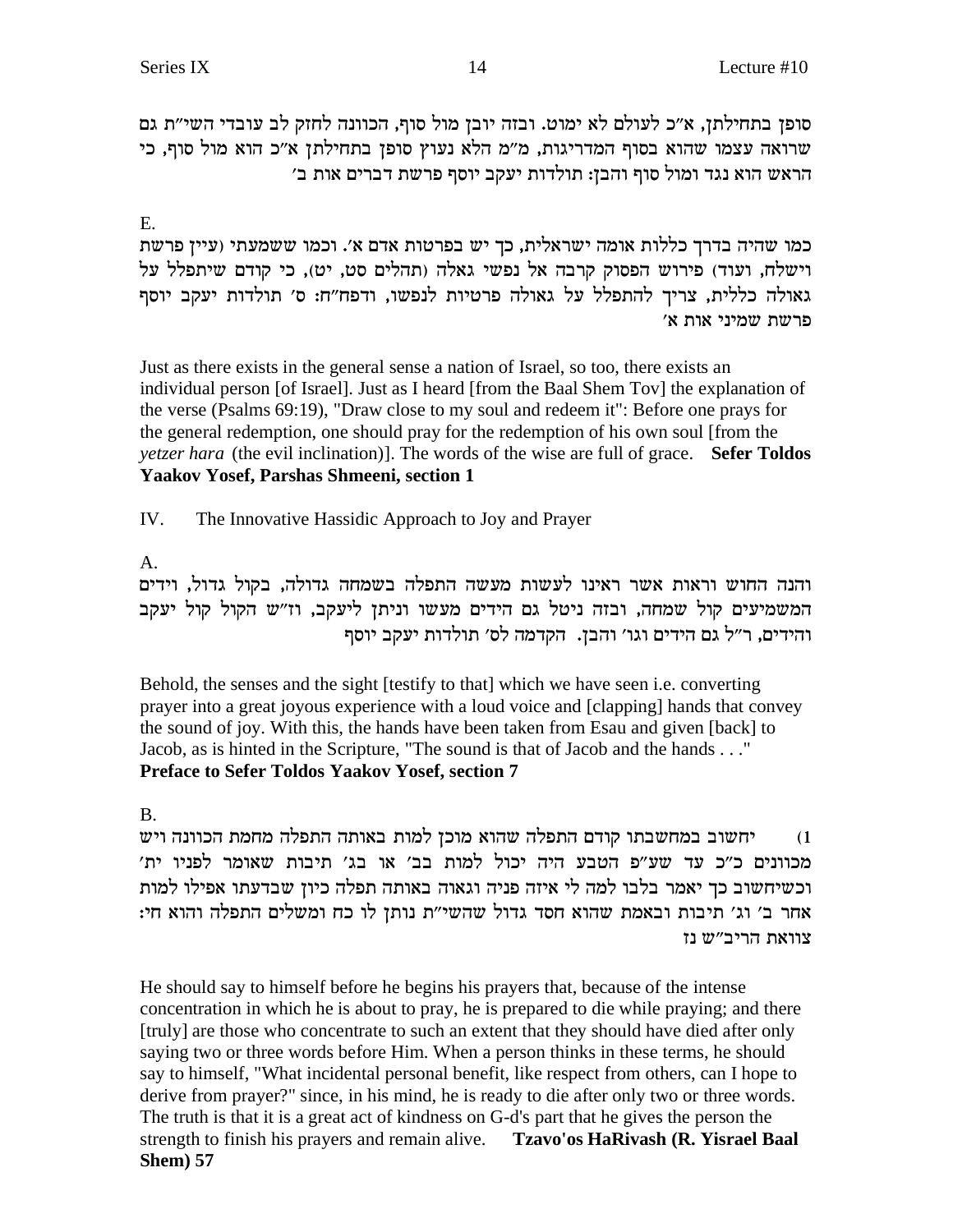הנשמה אמרה להרב שמה שזכה שנתגלו אליו הדברים העליונים לא מפני שלימד  $(2)$ הרבה מש״ס ופוסקים הרבה רק משום תפלה שהיה מתפלל תמיד בכוונה גדולה ומשם זכה למעלה העליונה: צוואת הריב״ש מא

The soul said to the Rav (Baal Shem Tov) that the reason he merited that these lofty ideas were revealed to him was not because he had learned much of Talmud and the Poskim (halachic authorities) but rather because of his prayer which he constantly did with great concentration. From that, did he merit to reach such great heights. **Tzavo'os HaRivash** (R. Yisrael Baal Shem) 41

 $C_{\cdot}$ 

הבכיה הוא רע מאוד שהאדם צריך לעבוד בשמחה רק אם הבכיה היא מחמת שמחה  $(1)$ אז טובה היא מאד: צוואת ריב״ש מה

Because a person needs to serve Hashem with joy, crying is a very bad thing. The only exception is if the crying is out of joy, then it is very beneficial. Ibid. 45

ואל ירבה בדיקדוקים יתירים בכל דבר שעושה שזה כוונת היצר לעשות לאדם מורא  $(2)$ שמא אינו יוצא בדבר זה כדי להביא אותו לעצבות ועצבות היא מניעה גדולה לעבודת הבורא יתברך, ואפילו נכשל בעבירה לא ירבה בעצבות שיבוטל העבודה רק שיעצב על העבירה ויחזור לשמוח בהבורא ית' כיון שהוא מתחרט בחרטה גמורה ובדעתו שלא ישוב לכסלתו בשום פעם, ואפילו כשיודע בודאי שאינו יוצא בדבר אחד מחמת מניעות הרבה לא יהיה עצב, ויחשב שהבורא ית' בוחן לבות וכליות, שהוא יודע שרצונו לעשות מן המובחר רק שאינו יכול, ויחזק עצמו לשמוח בהבורא ית'. . . . צוואת ריב"ש מו

One should not act with excessive exactness in all that he does, for this is actually the plan of the *yetzer hara* in order to fill a person with anxiety, lest he didn't fulfill his obligation, which will ultimately bring the person to atzvus (sadness or depression) which is a tremendous obstacle to serving Hashem. Even if he stumbled and sinned, he should not become excessively distraught, for it will cause him to cease from his Divine service. He should rather be saddened by the sin and go back to rejoice with the Creator, since he has complete regret and has made a firm commitment never to repeat that foolish act again. Even when he knows that he has definitely not fulfilled a certain thing, due to the many things that are preventing him, he shouldn't become saddened. He should realize that the Creator examines the hearts and kidneys and knows that he really wants to do that which is best, but it is simply beyond his ability. With that, he should fortify himself to [continue to] rejoice with the Creator. **Ibid. 46** 

 $D_{\perp}$ 

כשהוא רואה שעבודתו גדולה מחבירו לא יתגאה כדאיתא ואל יאמר אני גדול מחבירי: ועוד כלל גדול כשיחרפוהו בני אדם על עבודתו בתפלה או שאר דברים לא יענה להם אפילו בדברים טובים כדי שלא יבוא לידי מחלוקת ולידי גבהות משכחת הבורא ית' וארז"ל שתיקתו של אדם מביאתו לידי ענוה. צוואת ריב״ש מח–מט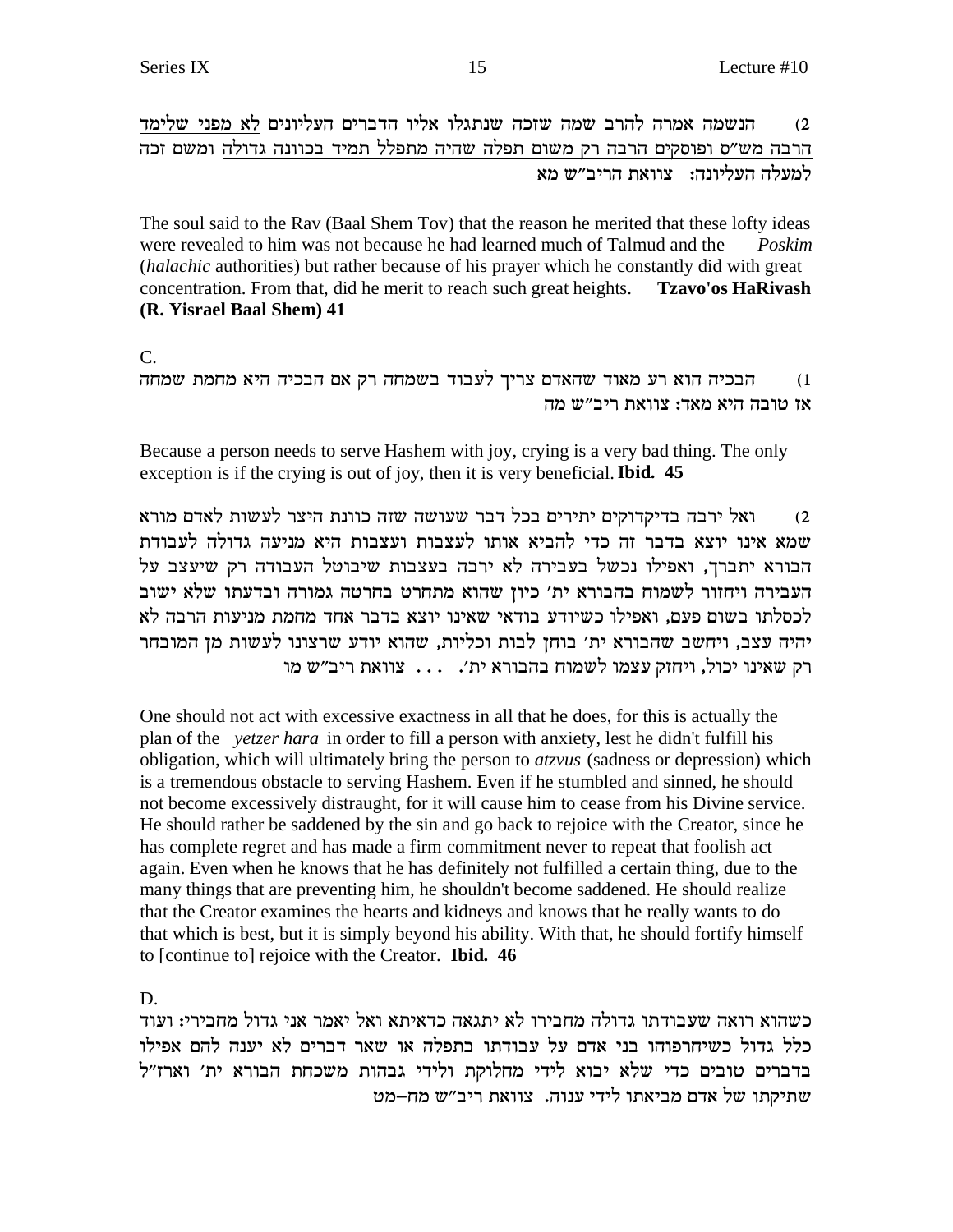V. The Baal Shem Tov and the Spirit World

A.

אחי' השלוני, שקבל ממשה רבינו ע"ה, והיה מיוצאי מצרים ואח"כ מבית דינו של דוד המלך 'ע״ה, והיה רבו של אלי׳ הנביא, ורבו של מורי. ס׳ תולדות יעקב יוסף פרשת בלק אות ג׳

B.

עוד שמעתי בשם מורי, כשהלך בנסיעה הידועה הראה לו רבו במקום זה הי' מרומז הנסיעה שהי׳ נוסעין ישראל במדבר במסע זו, וכל נסיעות האדם מרומז בתורה וכו׳, וכן כשנשברה לו הספינה והיה בעצבות גדול, ובא רבו ותמה עליו והראה לו באיזה עולמות הוא 'עכשיו והיו שמות אהי' וצרופי אהי' וכו', ואז התחזק בלבו למתקן בשרשן כידוע לו וכו 'ו בפח"ח: ס' תולדות יעקב יוסף פרשת זאת הברכה אות י

כאשר העיד מורי על עצמו שהי׳ בארץ אחרת זמן מה בבחי׳ זו שנסתלק ממנו הנ״ל והיה מדבק עצמו אל האותיות וכו׳ ואמר כאשר מתפלל מתוך הכתב ומדבק עצמו אל האותיות אזי מעלה בחי׳ עשיה . . . וכך ציוה לאיש פרטי שיעשה כך עד שחזר למדרגתו העליונה וכו' ודפח"ח. . . . והבטיחו שיחזור למדריגתו העליונה גם עלה שיהיה לו עליה כפולה כמו ששמעתי ממורי על עצמו אחר ירידתו הנ"ל הי' לו עליה כפולה . . . . ר' יעקב יוסף, ס' כתונת פסים פר' בלק ד' מ"ג עמוד ג'

כי מורי עשה עליות נשמה וראה איך מיכאל אפוטרפסא רבא דישראל, המליץ עבור  $\,$ ישראל שכל חוב שלהם הוא הכל זכות כי כל שעושיז פסלנות ושאר דברי חוב, הכל כדי שיוכל לעשות שידוך עם ת"ח או לעשות צדקה וכיוצא בזה, הכל מוכרחים וכו׳. ס׳ תולדות יעקב יוסף פרשת דברים אות ג

'ס שראה [מורי] מרחוק ושמע הכרוזין כאשר נתברר את אמיתו . . . ר' יעקב יוסף ס צפנת פענח ד' י"ד ע"ד

דשמעתי ממורי שהראו לו כשהוליכו אותו תחת עץ הדעת טוב ורע היו עמו אנשים (5 הרבה מישראל, ואח"כ שהעבירו אותו תחת עץ החיים היו מועטין, ואח"כ שהכניסו אותו .<br>בגן עדן הפנימי נתמעט עוד, עד שנשתארו מעט מזעיר. ב' יעקב יוסף, ס' בן פורת ד' יג

C.

או יאמר על פי מה שאמר הרב הקדוש המפורסם מוהר"ר ליפא מחמעלניק ועל דרך i ראיתא באגרת הקודש של אא"ז זללה"ה הנדפס בספר הקדוש של הרב מפולנאי ע"ה ששאל למשיח אימתי אתי מר והשיב כשיתגלה תורתך ויפוצו מעינותיך חוצה עיין שם, וזה יש לומר שמרומז בפסוק ובני ישראל יוצאים מן הגלות בריש גלי, ברי"ש ראשי תיבות ר'בי ישראל ב'על ש'ם גלי היינו כשיתגלה תורתו ויפוצו מעינותיו אז יפקון מן גלותא והבן: ס' דגל מחנה פר' בשלח מהר' משה חיים אפרים מסאדילקאוו נכד הריב"ש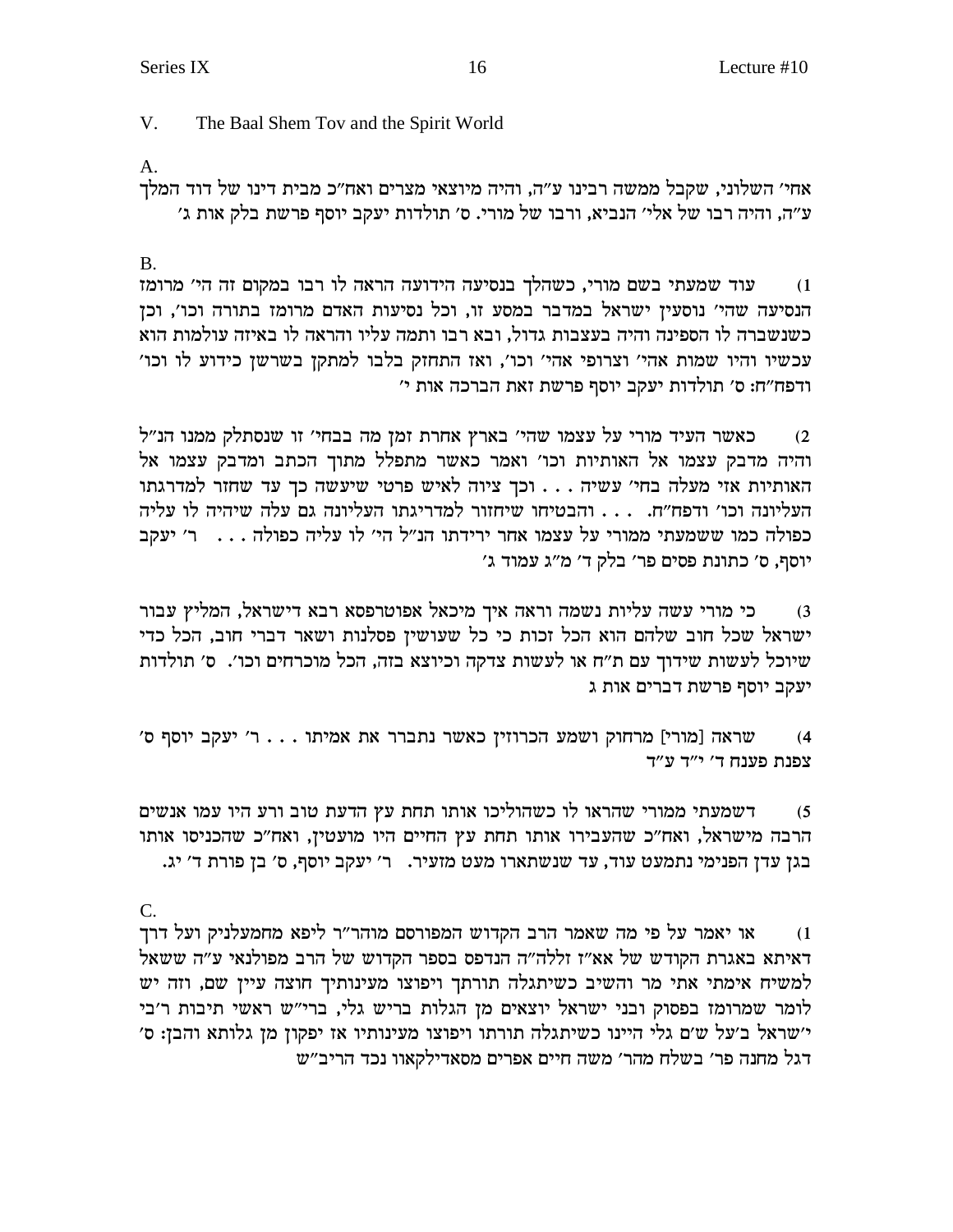בר"ה שנת תק"ז עשיתי השבעת עליית הנשמה, כידוע לך, וראיתי דברים נפלאים  $(2)$ במראה מה שלא ראיתי עד הנה מיום עמדי על דעתי, ואשר ראיתי ולמדתי בהעלותי לשם בלתי אפשרי לספר ולדבר אפילו פה אל פה . . . וראיתי במראה כי הס"ם עלה לקטרג בשמחה גדולה אשר לא היה כמוה, ופעל פעולותיו גזירות שמד על כמה נפשות שיהרגו במיתות משונות. ואחזתני פלצות ומסרתי ממש נפשי, ובקשתי ממורי ורבי שלי (אחיה השילוני) שילך עמי, כי סכנה גדולה לילך ולעלות לעולמות העליונים, כי מיום היותי על עמדי לא עליתי בעליות גדולות כמוהן. ועליתי מדרגה אחר מדרגה עד שנכנסתי להיכל משיח, ששם לומד משיח תורה עם כל התנאים והצדיקים וגם עם שבעה רועים (דוד באמצע, אדם שת ומתושלח מימינו, אברהם יעקב ומשה בשמאלו, סוכה נב:) ושם ראיתי שמחה גדולה עד מאד, ואיני יודע לשמחה זו מה הוא עושה, והייתי סובר שהשמחה זו ח"ו על פטירתי מהעולם הזה. והודיעו לי אחר כך שאיני נפטר עדיין, כי הנאה להם למעלה כשאני מייחד יחודים למטה על ידי תורתם הקדושה. אבל מהות השמחה איני יודע עד היום הזה. ושאלתי את פי משיח: <u>אימתי אתי מר</u>? והשיב לי: בזאת תדע, בעת שיתפרסם למודך ויתגלה בעולם ויפוצו מעינותיך חוצה מה שלמדתי אותך והשגת, ויוכלו גם המה לעשות יחודים ועליות כמוך, ואז יכלו כל הקליפות ויהיה עת רצון וישועה. ותמהתי על זה והיה לי צער .<br>גדול באריכות הזמן כל כך, מתי זה אפשר להיות. אך ממה שלמדתי בהיותי שם שלשה דברים סגולות ושלשה שמות הקדושים והם בנקל ללמוד ולפרש, ומתקררה דעתי, וחשבתי אשר על ידי זה יוכלו גם כן אנשי גילי לבוא למדרגה ובחינה כמותי, דהיינו בהיותם יכולים לעלות נשמות וילמדו וישיגו כמו אני. ולא נתנה רשות כל ימי חיי לגלות זאת. ובקשתי עבורך ללמד אותך ולא הורשיתי כלל. ומושבע ועומד אני על זה.

אך זאת אני מודיעך והשם יהיה בעזרך: לנכח ד׳ דרכך ואל יליזו, ובפרט בארץ הקדושה. עת תפלתך ולמודך וכל דיבור ודיבור ומוצא שפתיך תכוון ליחד שם, כי בכל אות ואות יש עולמות ונשמות ואלקות, ועולים ומתקשרים ומתייחדים זה עם זה, ואחר כך מתקשרים ומתייחדים האותיות ונעשים תיבה ומתייחדים יחוד אמתי בא-להות ותחלול נשמתך עמהם בכל בחינה ובחינה מהנ"ל, ומתייחדים כל העולמות כאחד ועולים ונעשים שמחה ותענוג גדול לאין שיעור, בהבינך בשמחת חתן וכלה בקטנות וגשמיות, וכל שכן במעלות העליונה כזאת, . . . מכתב מהבעש"ט לגיסו ר' אברהם גרשון מקוטוב שנדפס בסוף ס' בן פורת יוסף לה״ר יעקב יוסף

On Rosh Hashana of 5507 (1746), through the use of [Kabbalistic] oaths, my soul went up [to Heaven, in a manner] of which you are well aware. I saw there awesome things; things that I had never beheld from the time that I became spiritually adept. It is impossible to relate to you, even face to face, what I saw and learned while I was up there.... I saw in a vision that Samael went up to accuse [the Jews] with unprecedented exultation and he enacted his enactments, a decree of destruction on many souls that they die violent deaths. I was seized with trembling and I risked my life and asked of my Master (Achiah HaShiloni) that he should go with me, for there is great danger to go and ascend to the higher worlds, for from the time that I became spiritually adept I had never risen to such lofty heights. I rose one level after another until I entered the palace of Moshiach. There Moshiach studies Torah together with all of the tanaim and tzaddikim and also with the seven shepherds i.e. David in the middle, Adam, Seth, Methusaleh at his right, Avraham, Jacob, and Moshe on his left. (Sukkah 52b) I saw there tremendous joy but I couldn't understand the reason. I thought that perhaps the joy was due to the fact